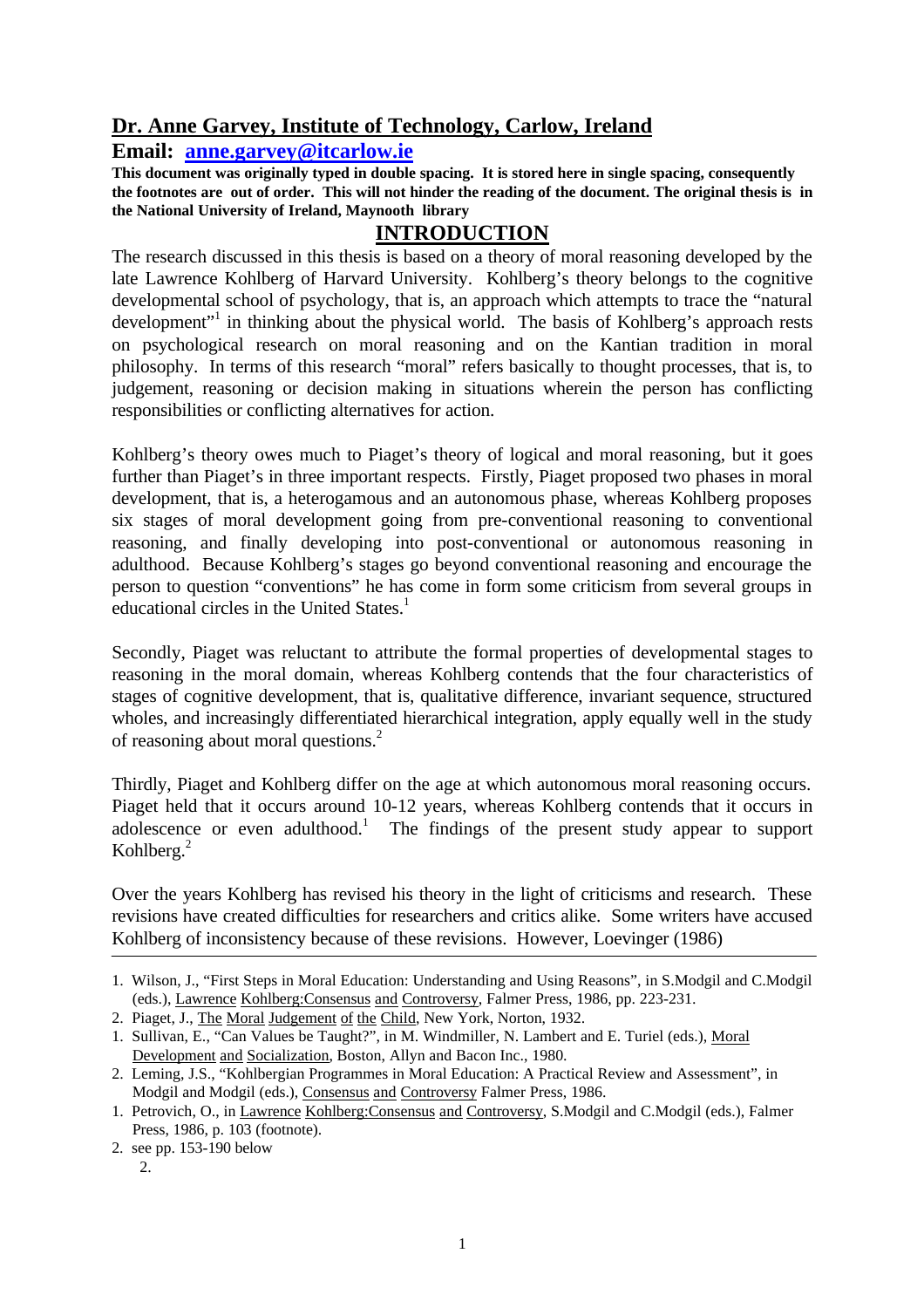writes that as "knowledge increase, one has a right, even a duty, to change one's mind". An example of one such change was the introduction into Kohlberg's theory of a transitional stage (4 and a half) between stages 4 and 5, to account for what seemed to be regression among college students.<sup>3</sup> A second example is the introduction of "democratic schools" or "Just Community"<sup>4</sup> schools to promote upward movement through the moral stages in preference to the moral dilemma discussion approach, which is the approach adopted in the present study.

Early researchers focused on examining the theory "itself", whereas later researchers, beginning with a study by Moshe Blatt and Kohlberg in 1975, have emphasised the educational application of the theory. It was an interest in this applied aspect of the theory which prompted the author of this thesis to undertake an intervention study to promote upward movement in moral reasoning in students at a Regional Technical College in Ireland.

In addition the research was prompted by three other particular reasons:

- **(1)** There had been no previous intervention studies of this nature carried out in Ireland prior to 1984. There had been some descriptive studies of the moral reasoning of adolescents in Ireland, particularly a study carried out by Ann Breslin Tolerance and Moral Reasoning among Adolescents in Ireland, 1982, but, to the author's knowledge, no study where an attempt was made through curricular modification, to achieve change in moral reasoning.
- **(2)** Previous research evidence (Kuhn, Langer, Kohlberg and Haan, 1977) found that only 60% of adults attain formal operational thinking and that only 10% of this 60% showed clear principled moral reasoning. The majority of adults appear to use conventional moral reasoning when involved in solving moral dilemmas. This suggests that the proportion of adults in the United States (where the research was conducted) who are using principled reasoning in the solution of moral problems is very small. There is no reason to consider that the situation in Ireland differs in any great respect to that of the United States. At which point we consider the third reason why the present study was carried out.
	- **(3)** The moral decisions people in contemporary society must make are very complicated, for example, decisions in relation to jobs or pollution; decisions about medical research, genetic research, abortion and euthanasia; decisions about the use of nuclear energy, to mention but a few. Because of the kind of world we live in,<sup>1</sup> it is in everyone's interest that the student's capacity to make well-reasoned moral
	- **(4)** judgements is included as an "aim" of education. The evidence exists to show that noteworthy upward change in moral reasoning can be achieved where methods of role-playing and moral dilemma discussions are introduced into the curriculum (Blatt and Kohlberg, 1975).

<sup>3.</sup> see p. 35 below.

<sup>4.</sup> see pp. 94-105 below.

<sup>1.</sup> Hogan, P., "The Central Question in Technological Education", an address delivered to the Association for Technological Education Conference, R.D.S., Dublin, December 1981.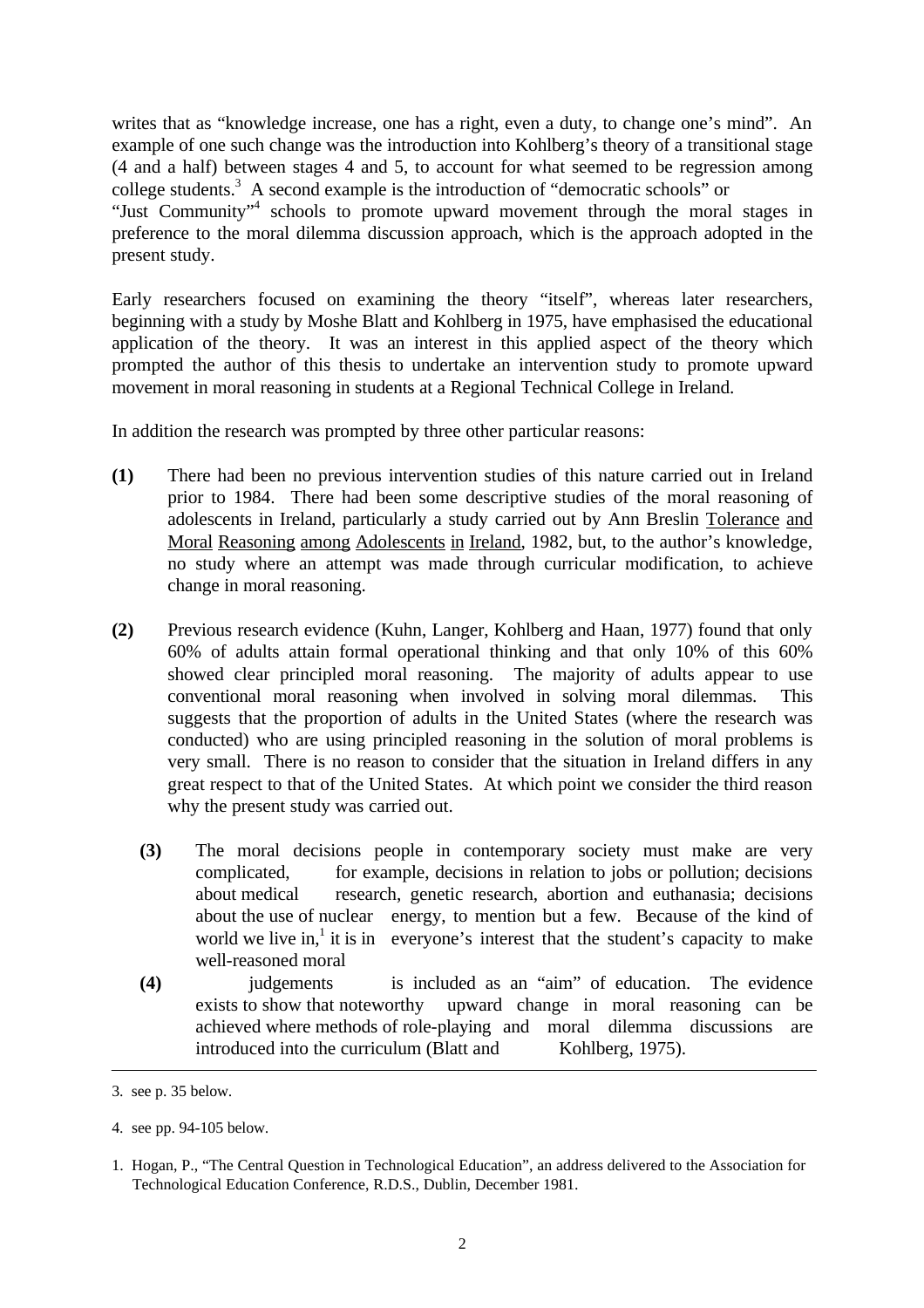#### **The Organization of the Thesis**

The thesis is divided into three parts. Part One presents the basic issues involved in Kohlberg's theory. Part Two deals with an intervention study designed to promote upward movement in moral reasoning and Part Three looks at the adequacy of Kohlberg's theory in the light of the experience of the intervention study. The first three chapters (Part One) are devoted to a study of Kohlberg's theory of moral development. Chapter One presents the basic theory, that is, the moral reasoning develops through stages (on a parallel with logical stages) and that each stage is in better equilibrium than its predecessor. Kohlberg numbers these stages from one to six and further classifies the stages into three levels, that is, preconventional (stages 1 and 2), conventional level (stages 3 and 4), and post-conventional level (stages 5 and 6). At each stage the same basic moral concept is defined but at each stage this definition is more differentiated, more integrated and more universal. For example, stage 3 takes into account everything present in stages 1 and 2, but is a better organization of the same moral concept, resulting in a more equilibrated moral structure.

The relationship between Kohlberg's theory of moral development and Piaget's theory of cognitive development is discussed. Kohlberg has found a point-to-point correspondence between Piaget's logical stages and his (Kohlberg's) moral judgement stages. Kohlberg's research has also indicated that for a person to be able to reason at the principled stages of moral reasoning he or she must also be able to reason at the level of Piagetian formal operations.

In Chapter Two, Social Class and Justice as issues in Kohlberg's theory of moral development are discussed. With regard to social class, there is evidence which suggests a relationship between social class and moral judgement level of parent's and their sons. Chapter Two also examines the place of the concept of justice in Kohlberg's theory. Kohlberg holds that the concept of justice is present in all stages of moral development but it is only at the highest level (stage 6) that justice becomes a universal principle.

In Chapter Three the practical implications of Kohlberg's theory are investigated. Intervention studies to promote upward movement in moral judgement are examined. The general conclusion of this examination is that specially designed curricula, incorporating role-playing and discussion of hypothetical moral dilemmas, demonstrate "modest" rather than dramatic change in upward movement in moral judgement. The "Just Community" approach to promoting upward movement in moral judgement is next examined. This approach differs from the class - centred approach in that here the emphasis is on the whole school (as a "Just Community") rather than being focused on the individual classroom. The initial reports coming from these experiments are favourable. Also in Chapter Three mention is made of the place longitudinal studies play in providing support for the universality of the stage sequence as defined by Kohlberg.

Part II of the thesis deals with the intervention study. In Chapter Four, Research Design, the methodology of the study is explained. Briefly, the sample consisted of first year engineering students in a Regional Technical College. The total number was 72, that is, 37 experimental subjects and 35 controls. The measuring of moral judgement level was done through the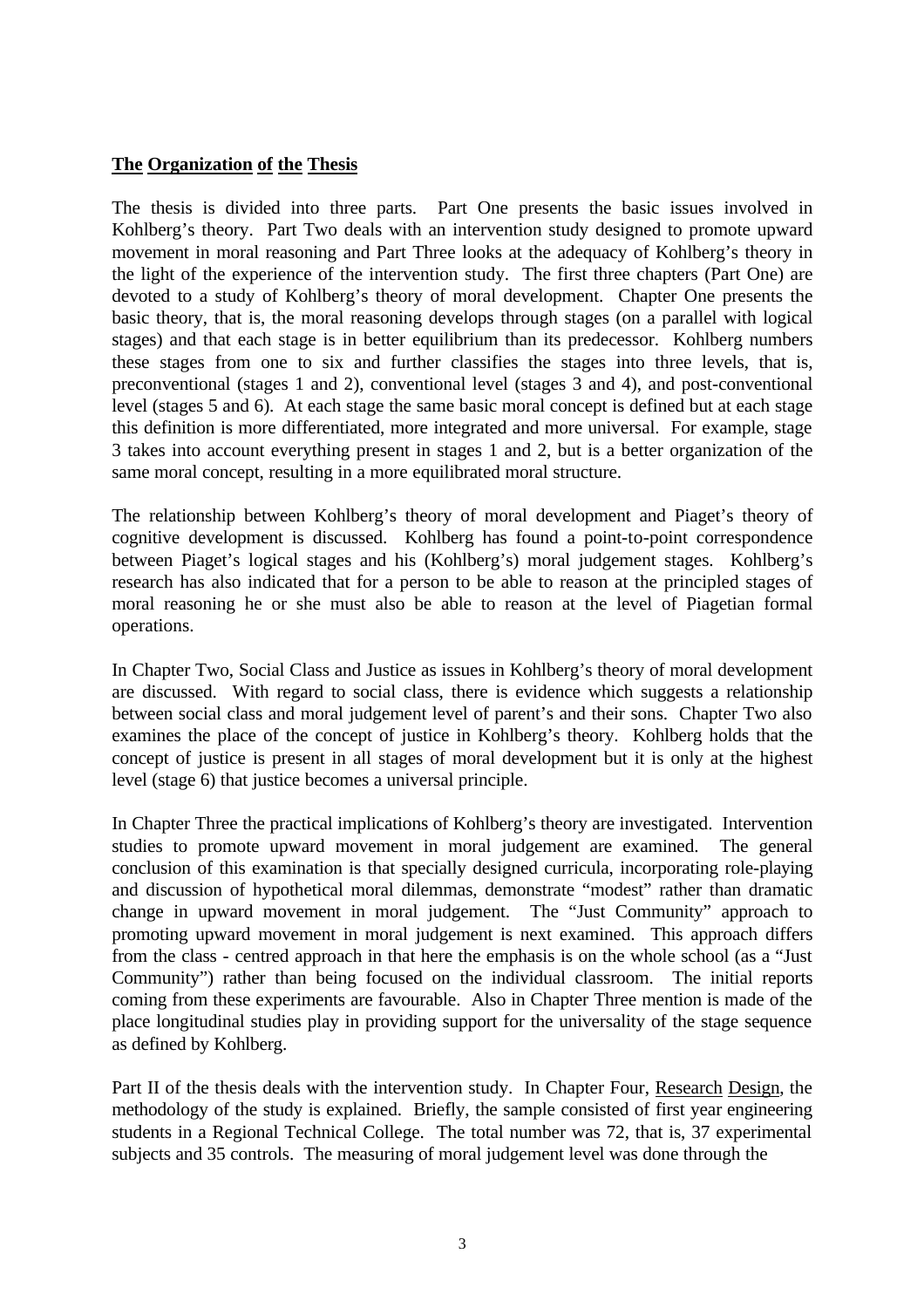Defining Issues Test, developed by J. Rest, University of Minnesota, Minneapolis.<sup>1</sup>

Chapter Five is devoted to an analysis and discussion of the findings of the intervention study. Both groups, that is, the experimental and the control group, show upward movement in moral reasoning over the period of the study. However, this development is more accelerated in the experimental group when compared with the controls.

A number of questions about the adequacy of the Kohlbergian enterprise emerge in the analysis and discussion of the intervention study and these are pursued in Part III of the thesis. Chapter Six accordingly, examines the Kohlbergian approach by considering the more important criticisms of it which originate in philosophical and psychological scholarship. The ability of Kohlberg's project to withstand these criticisms is reviewed.

Finally, in Chapter Seven the problems associated with the two methods recommended by Kohlberg to promote upward movement in moral judgement level are discussed, and recommendations are made on how these problems might be minimised.

1. Rest, J., The Manual for The Defining Issues Test, University of Missesota Press, 1979.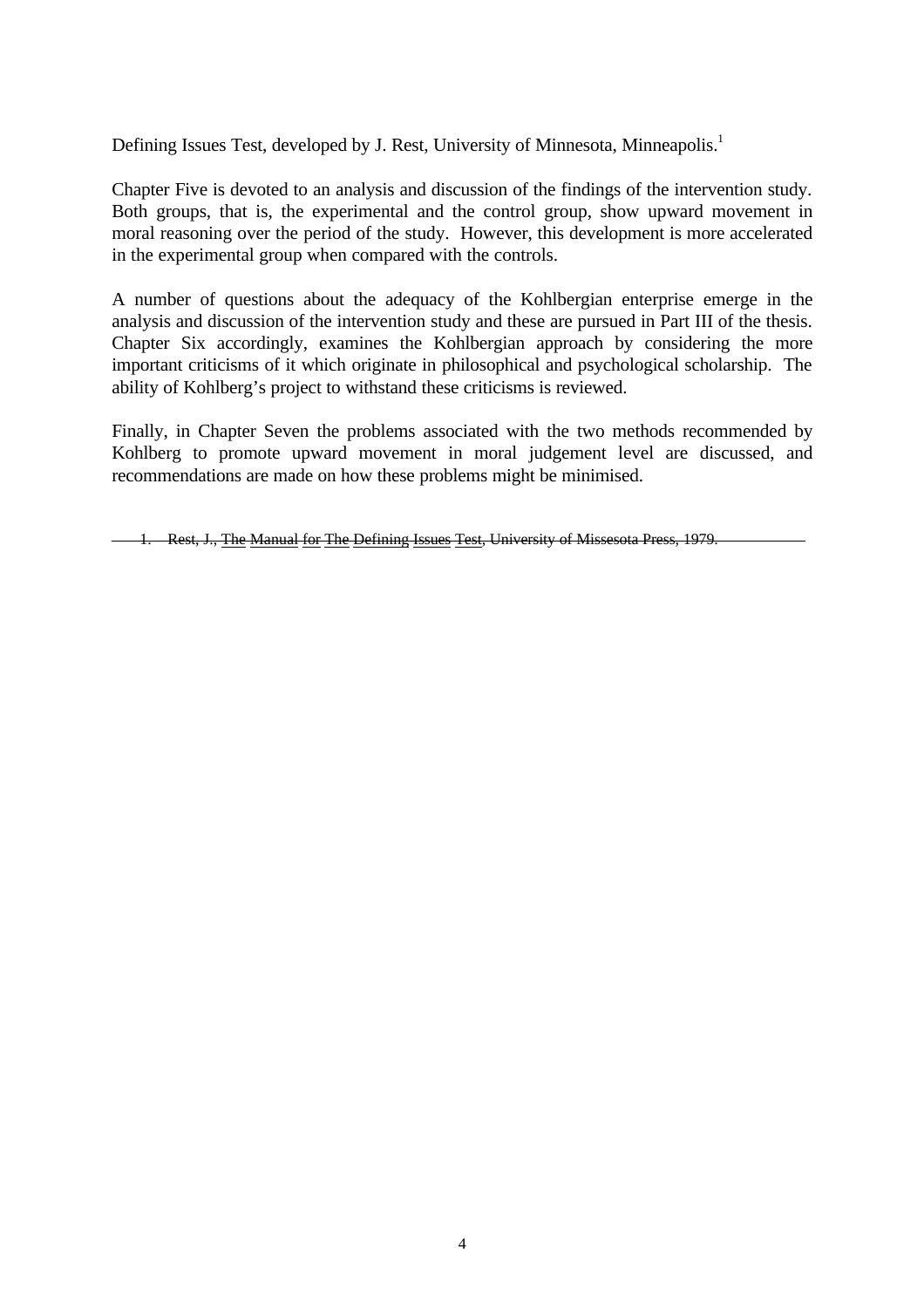# *PART ONE*

# *KOHLBERG'S THEORY OF MORAL DEVELOPMENT AND ITS BACKGROUND*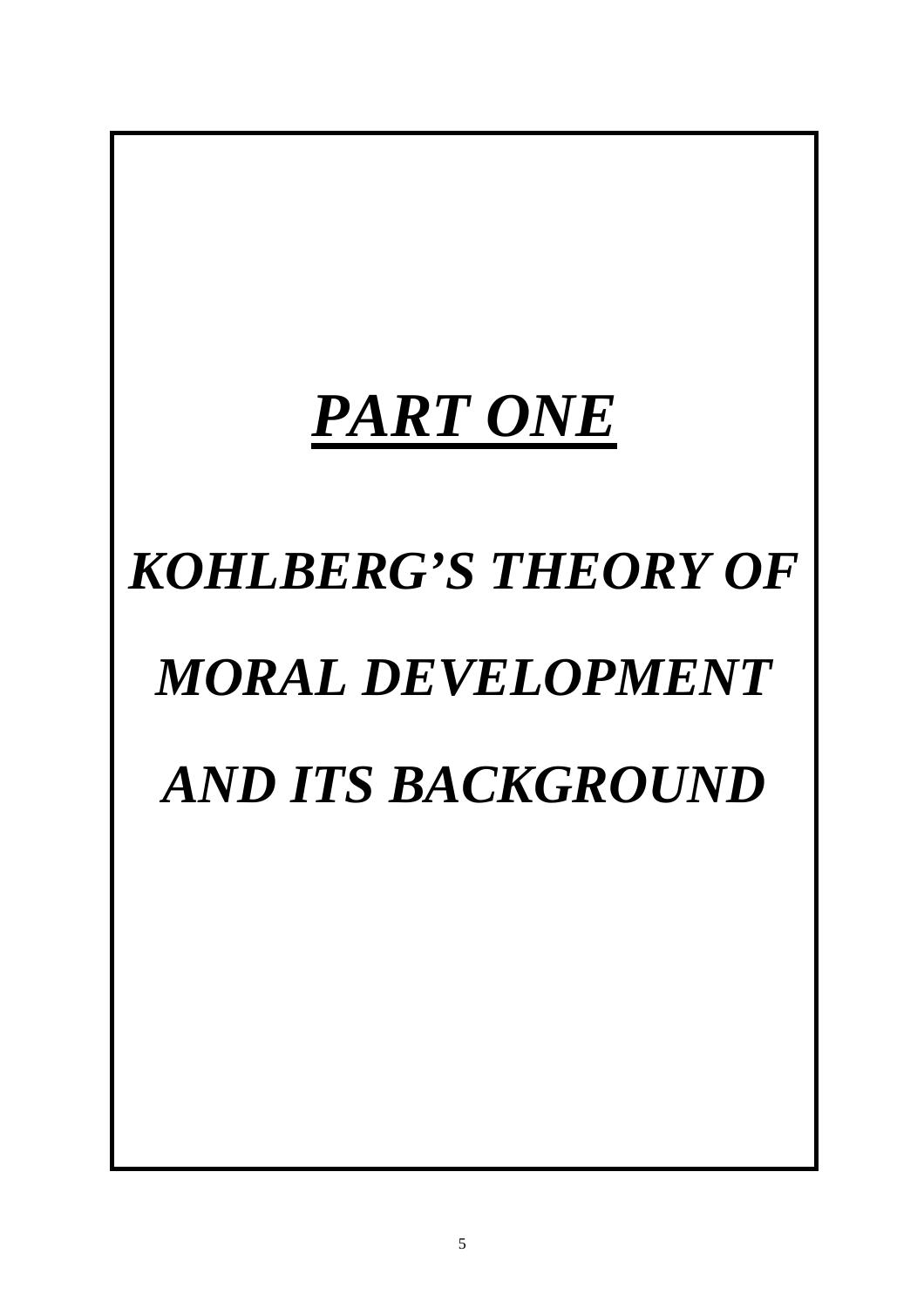**Dr. Anne Garvey, Institute of Technology, Carlow, Ireland**

# **CHAPTER ONE**

# **KOHLBERG'S THEORY OF MORAL DEVELOPMENT AND IT'S BACKGROUND**

Section 1.1: Kohlberg's Theory of Moral Development

**Section 1.2:** Kohlberg's Theory and Piaget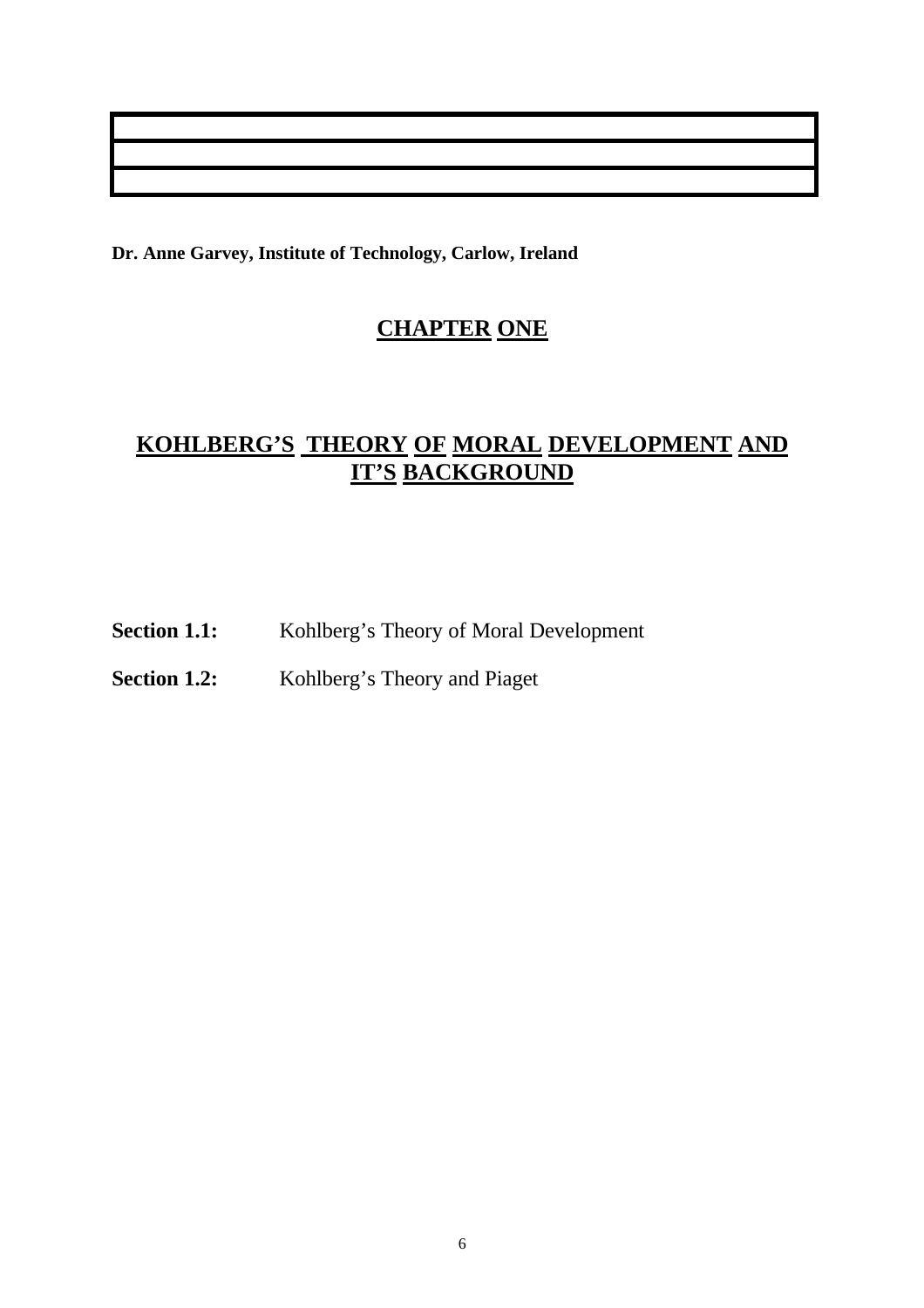# **CHAPTER ONE**

# **Kohlberg's Theory of Moral Development and its Background**

# **1.1 Kohlberg's Theory of Moral Development**

Over a period of thirty years of empirical research, Kohlberg has developed a theory of moral development which postulates a culturally universal, invariant sequence of stages of moral judgement<sup>1</sup> This theory is derived largely from Piaget<sup>2</sup> who claims that both logic and morality develop through stages and that each stage is a structure which is in better equilibrium than its predecessor. Each new logical or moral stage is a new structure which includes elements of earlier structures but transforms them in such a way as to represent a more stable and extensive equilibrium on this point.

Kohlberg's theory assumes that new moral structures presuppose new logical structures, that is, that a new logical structure is a necessary but not sufficient condition for a new moral stage. However, Kohlberg contends that moral equilibrium involves two procedures or conditions absent in the logical domain, that is, role-taking and the principle of justice or fairness. Role-taking involves taking the point of view of others conceived as subjects and coordinating those points of view, whereas logic involves co-ordinating points of view upon concepts and their properties. $<sup>1</sup>$ </sup>

As a result of cross-cultural studies Kohlberg has identified six definite and universal stages of development in moral thought.<sup>2</sup> On the basis of the reasoning used by subjects in putting forward solutions to hypothetical moral dilemmas it was noted by Kohlberg and his associates that each subject's stage or moral thought could be classified into one of six definite and universal stages of development.

These stages are as follows:

## **Level A: Preconventional**

**Stage 1:** The stage of punishment and obedience.

**Content:** Right is literal obedience to rules and authority, avoiding punishment and not doing physical harm.

<sup>1.</sup> Kohlberg, L., "From is to Ought, How to commit the Naturalistic Falacy and Get Away with it in the study of Moral Development", in T.Mischel (ed), Cognitive Development and Epistemology, New York, Academic Press, 1971a (Hereafter cited as "From is to Ought").

<sup>2.</sup> Piaget, J., The Moral Judgement of the Child, New York, Norton, 1932.

<sup>1.</sup> Kohlberg, L., "The Adolescent as a Philosopher", in T.Cottle (ed), Readings Adolescent Psychology: Contemporary Perspectives, Harper and Row, 1977.

<sup>2.</sup> Kohlberg, L., Essays in Moral Development, Vol. 1, Philosophy of Moral Development, Harper and Row, 1981, pp. 409-412.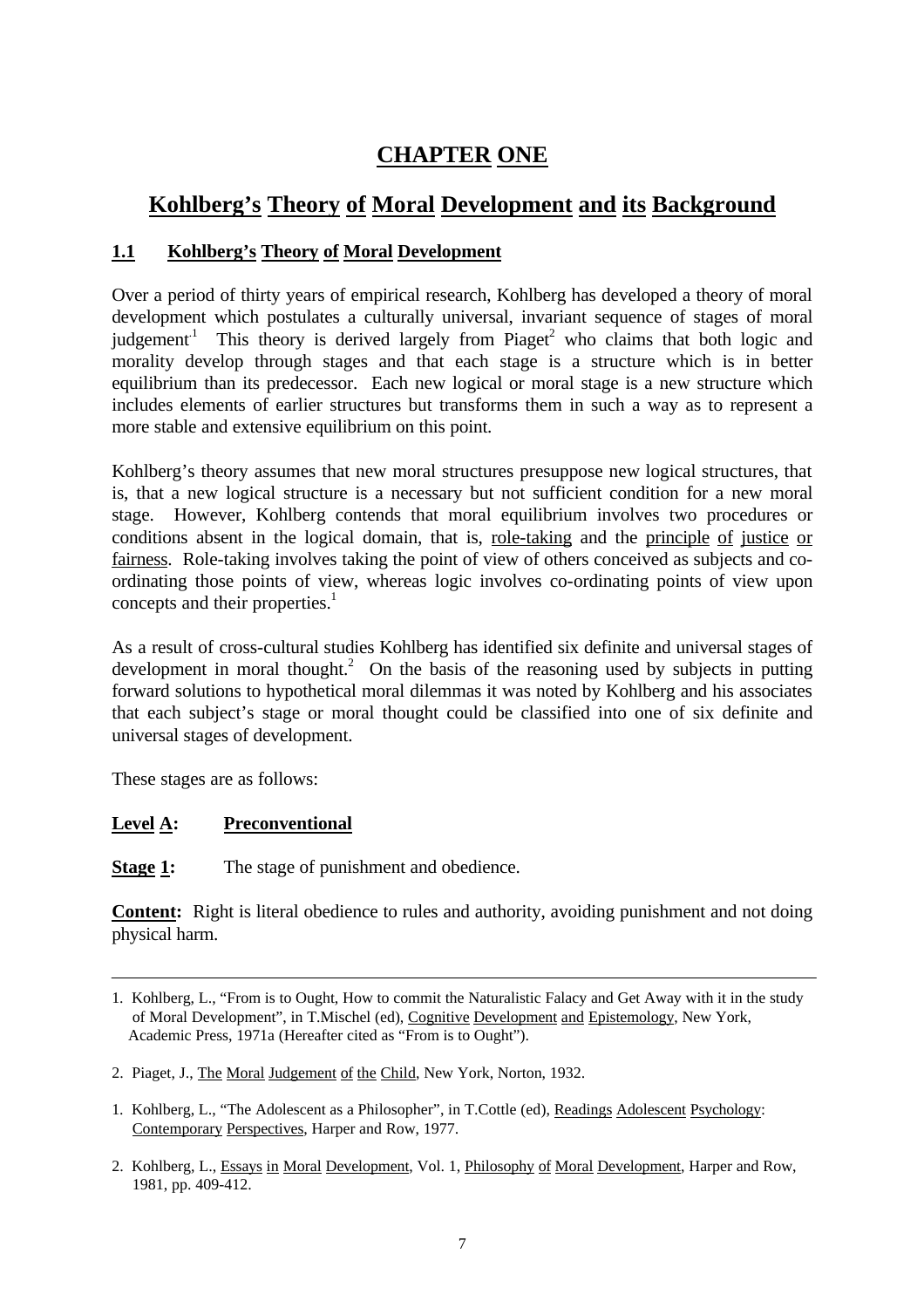**Social Perspective:** A person at this stage of moral reasoning does not consider the interests of others or recognise that they differ from the actor's point of view, does not relate two points of view. (No student in the intervention study discussed below<sup>1</sup> was stage typed at this level)

Kohlberg found that at stage 1 the subject assumes that moral judgements are self-evident requiring little or no justification beyond assigning labels or citing rules. For example, "telling on your brother is wrong because it is 'tattling'" and "breaking into the druggist's store is wrong because 'you are not suppose to steal'".<sup>2</sup>

**Stage 2:** The stage of individual instrumental purpose and exchange.

**Content:** Right is serving one's own or other's needs and making fair deals in terms of concrete exchange.

**Social Perspective:** A person at this stage separates own interests and points of view from those in authority and others.

At stage 2 Kohlberg says that the person has developed

a moral relativity.... out of the understanding that different persons can have different yet equally valid justifications for their claims to justice.<sup>1</sup>

At this stage, as each person's primary aim is to pursue his or her own interests, the perspective is pragmatic, that is, "to maximise satisfaction of one's needs and desires while minimising negative consequences to the self".<sup>2</sup> On the assumption that the "other" is also operating from a similar perspective there is an emphasis on instrumental exchange so that individuals can co-ordinate their actions for mutual benefit. It becomes a situation of "you scratch my back, I'll scratch yours".

#### **Level B: Conventional Level**

**Stage 3:** The stage of mutual interpersonal expectations, relationships and conformity.

**Content:** The right is playing a good (nice) role, being concerned about other people and their feelings (because it is expected), keeping loyalty and trust with partners and being motivated to follow rules and expectations.

**Social Perspective:** A person at stage 3 is aware of shared feelings, agreements and

- 1. ibid, p. 492
- 2. ibid.

<sup>1.</sup> Chapters Four and Five below, pp. 122-290.

<sup>2.</sup> Kohlberg, L., "A Current Statement on some Theoretical Issues", in S.Modgil and C.Modgil (eds), **Lawrence** 

Kohlberg: Consensus and Controversy, Falmer Press, 1986, pp. 485-546 (Hereafter cited as Consensus and Controversy)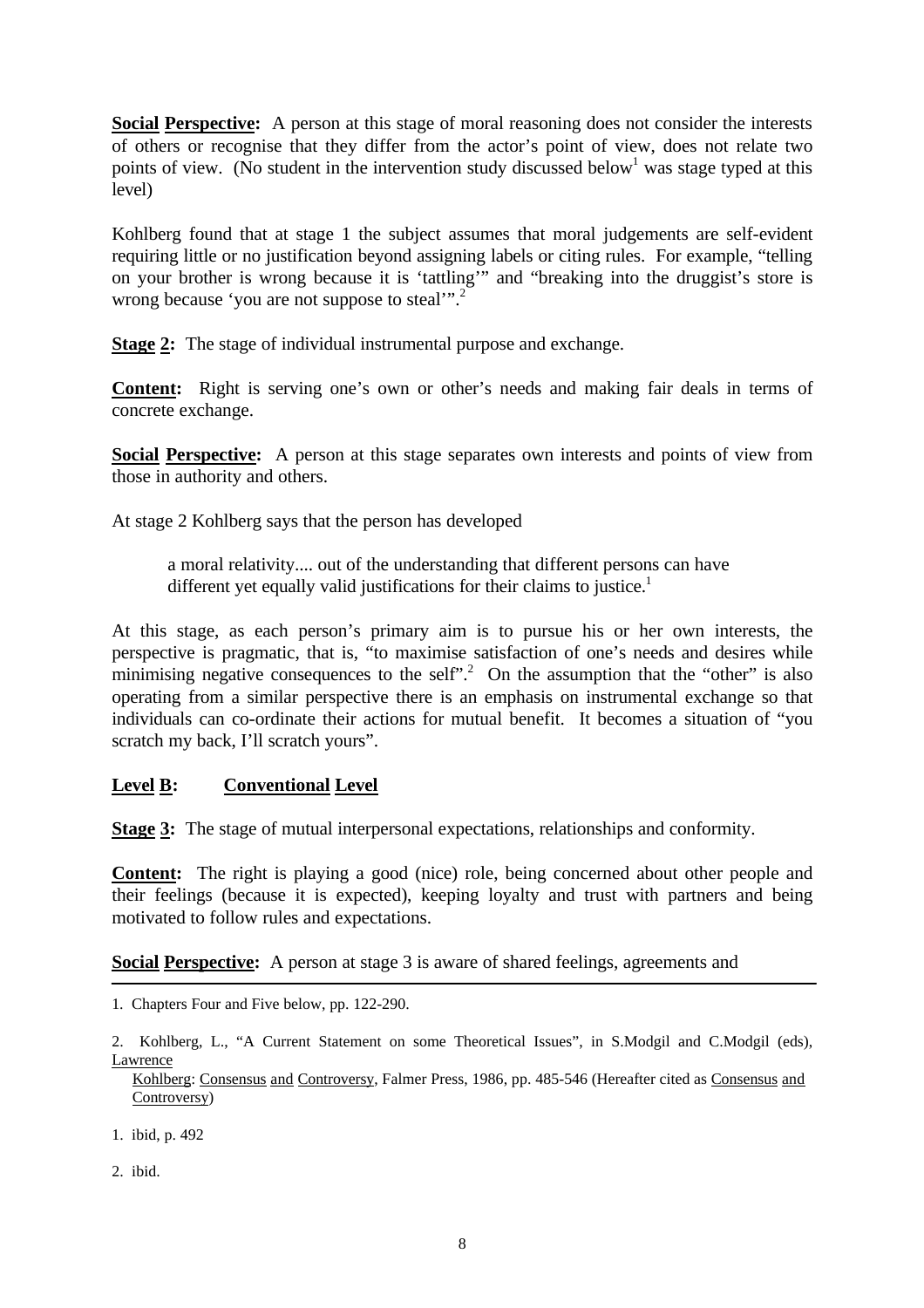expectations which take primacy over individual interests.

At stage 3 the person asserts that relationships and obligations are not reducible to a Stage 2 notion of concrete equal exchange. Kohlberg contends that at stage 3

... reciprocity involves the notions of obligation, debt and gratitude which allow one to understand reciprocity as going beyond concrete notions of equal exchange to maintaining relationship, mutuality of expectations, and sentiments of gratitude and obligation.<sup>1</sup>

This is the stage where the notion of awareness of The Golden Rule is first expressed. It is expressed as the idea that something is right or fair from one's point of view if one could accept it as right or fair from the other's point of view. The "other" from the point of view of Stage 3 is always the individual other. There is no reasoning as yet which takes the view of the "generalized other".

**Stage 4:** The stage of social system and conscience maintenance.

**Content:** The right is doing one's duty in society, upholding the welfare of society or the group.

**Social Perspective:** A person at this stage takes the viewpoint of the system which defines roles and rules. He or she considers individual relations in terms of place in the system.

At Stage 4 the person sees the social system as a consistent set of codes and procedures that apply impartially to all members. The social structure includes institutionalized social roles which serve to mediate conflicting claims and promote the common good.<sup>1</sup> There is a sense of duty, obligation or debt to society incurred by the benefits received from living in or having membership in the institution of society.

**Stage 4.5:** This stage is considered by Kohlberg to represent a transitional level between Conventional Moral Reasoning and Post-Conventional Reasoning, and is a later addition to the basic theory. The reason for its addition is discussed below.<sup>2</sup>

**Content:** Choice is personal and subjective. It is based on emotions; conscience is seen as arbitrary and relative, as are ideas such as "duty" and "morally right".

**Social Perspective:** The perspective is that of an individual standing outside of his own society and considering himself as an individual making decisions without a generalised commitment or contract with society.

Stage 4.5 differs from the true Stage 4 in that here the individual has a 'system' perspective but does not have a feeling of identification with the "system" or society.

- 1. ibid, pp. 494-5
	- 1. see p. 27 below

<sup>1.</sup> ibid, p. 493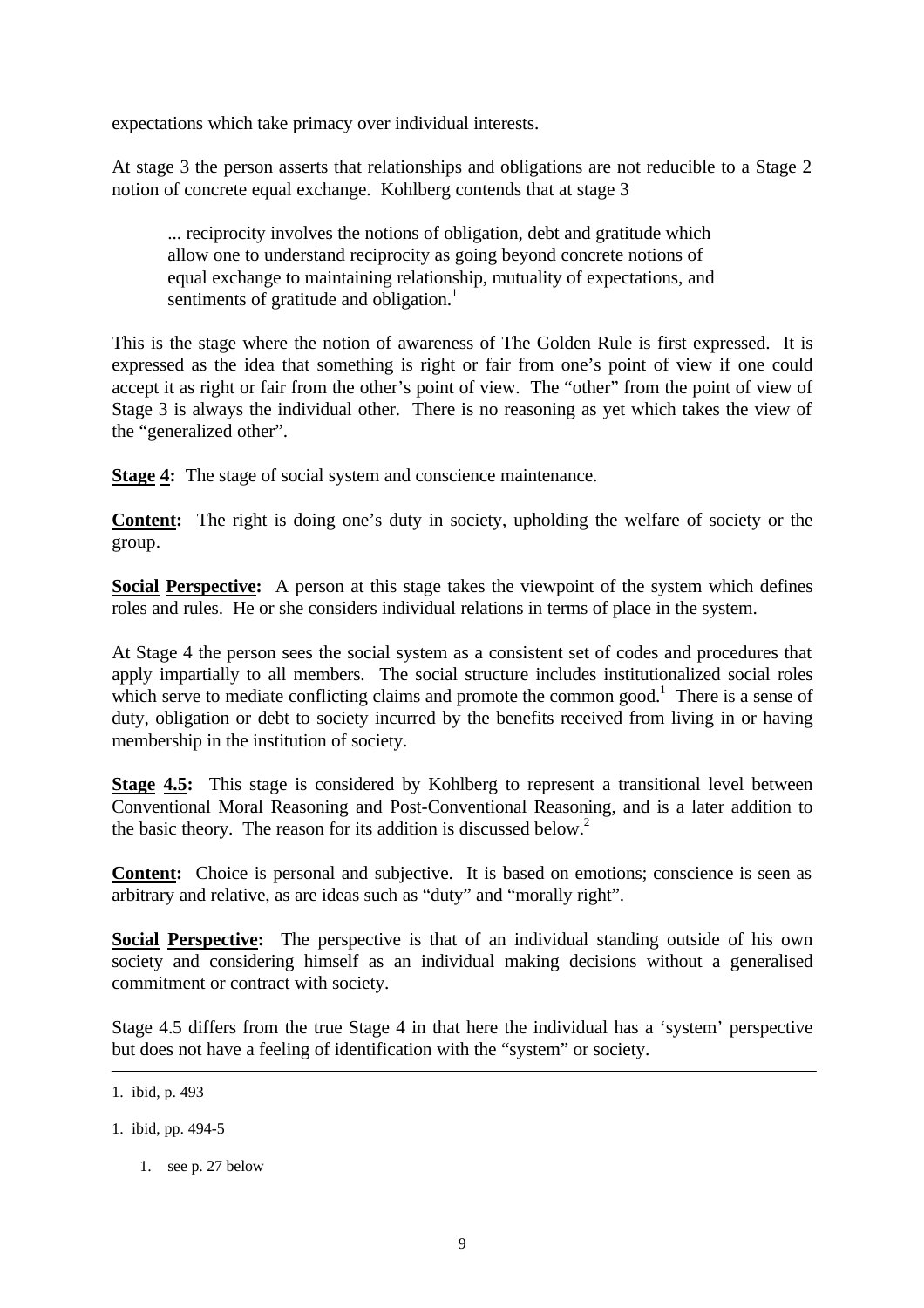## **Level C: Postconventional and Principled Level:**

At this level Kohlberg contends that moral decisions are generated from rights, values or principles that are agreeable to all individuals composing or creating a society designed to have fair and beneficial practices.

Critics of Kohlberg have taken exception to the notion that there are moral principles on which everyone can, and perhaps will agree. For example, Locke  $(1986)^{1}$  says that when Kohlberg holds that at stage 6 there will be a single principle, that is, justice, equality and respect for persons, on which all will agree, he is being imprecise in the use of the term "universal". Locke makes two points, firstly, that it is quite possible for people to have different incompatible sets of "universal" principles. He says, "... we each accept our own, (principles) but apply them universally to each other".<sup>1</sup> Secondly, Locke holds that moral principles have to be universal in the sense of applying indifferently to everyone who falls under them but this is not to say that there are universal moral principles on which everyone can, and perhaps will agree. As it is not appropriate at this point to continue a discussion of Kohlberg's use of the term "universality" the reader is referred to Chapter  $\text{Six}^2$  below where the philosophical basis of Kohlberg's theory is investigated.

**Stage 5:** The stage of prior rights and social contract or utility.

**Content:** The social system is seen ideally as a contract freely entered into by each individual in order to preserve the rights and promote the welfare of all members.

**Social Perspective:** This stage takes the perspective of a rational individual aware of values and rights prior to social attachments and contracts.

Within the Stage 5 perspective the person is aware that there are certain rights that must be considered inviolable by the society, and these rights cannot be abridged even through freely chosen contracts. At Stage 4 a person is seen as being responsible for upholding fundamental human rights even to the extent of disobeying the law to uphold these rights if necessary.

**Stage 6:** The stage of universal ethical principles.

**Content:** Regarding what is right the person is guided by universal ethical principles.

**Social Perspective:** The perspective is based on the moral premise of respect for other persons as ends; respect for the dignity of human beings as individuals.

\_\_\_\_\_\_\_\_\_\_\_\_\_\_\_\_\_\_\_\_\_\_\_\_\_\_\_\_\_\_\_\_\_\_\_\_\_\_\_\_\_\_\_\_\_\_\_\_\_\_\_\_\_\_\_\_\_\_\_\_\_\_\_\_\_\_\_\_\_\_\_\_\_\_\_

1. ibid, p. 24.

2. pp. 193-224 below.

<sup>1.</sup> Locke, D., "A Psychologist Among the Philosophers" in S. Modgil and C. Modgil (eds), Consensus and Controversy, Falmer Press, 1986.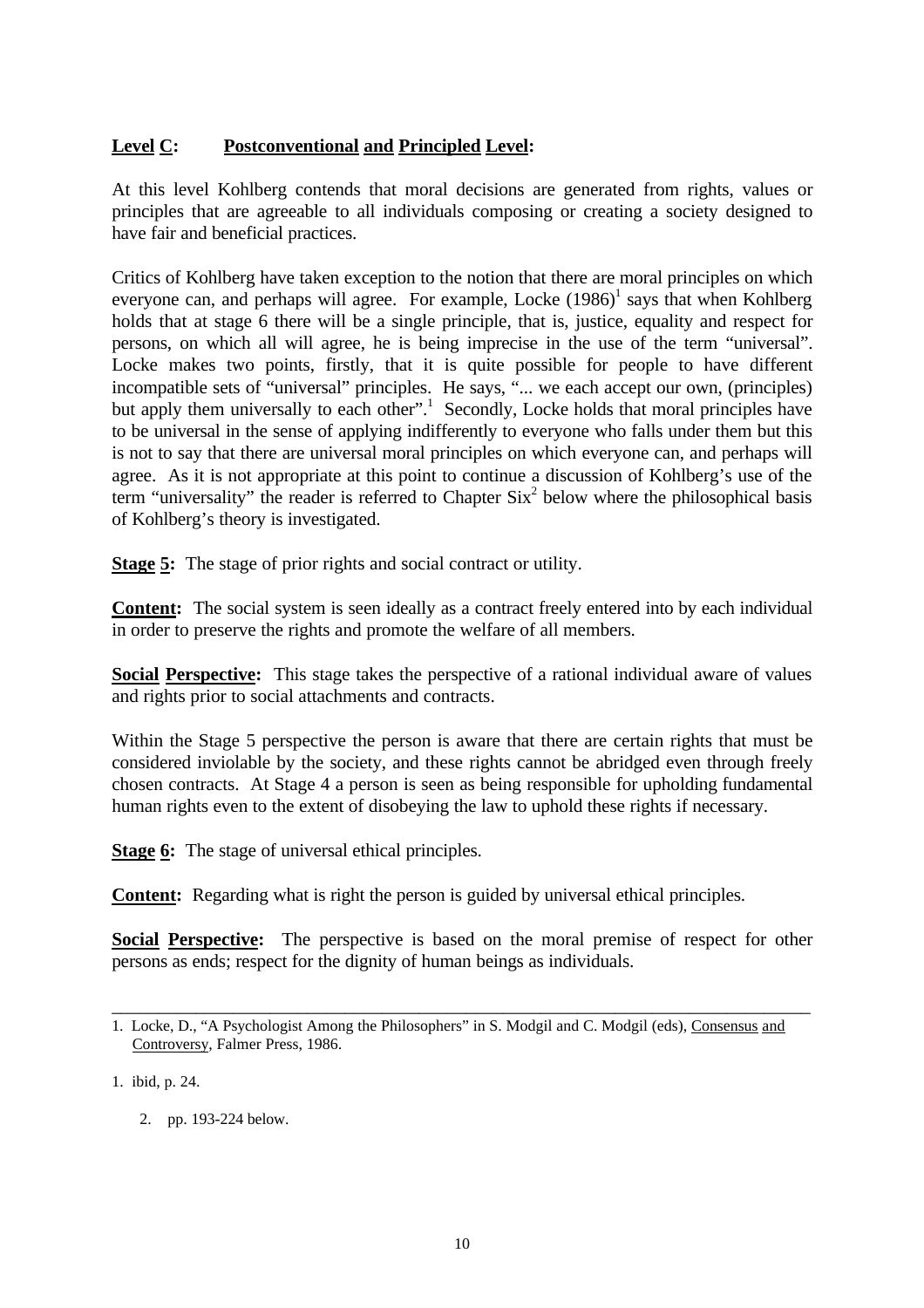Kohlberg contends that at Stage  $6<sup>1</sup>$  the perspective is not so much a new social perspective beyond Stage 5's notion of a prior-to-society perspective as it is a deliberate use of the justice operations as principles to ensure that perspective when reasoning about moral dilemmas. At Stage 5 law and moral norms are grounded on the operations of equality and equity, whereas at Stage 6 these operations become self-chosen principles.

The description of the stages has been modified and refined several times (Kohlberg 1958, 1968, 1973 and 1976, 1986).<sup>1</sup> The inclusion of a transitional stage  $(4.5)$  between Conventional stage 4 and Postconventional Stage 5 is a direct result of modifications due to the evidence produced by longitudinal interviews on subjects, and due also to a thorough revision of the stage-scoring system to reflect more directly the structure rather than the content of moral thought.<sup>2</sup>

The "stage" concept as used by Kohlberg in moral judgement research is largely an import from Piaget. In describing "stage" Kohlberg writes,

We call our types 'stages' because they seem to represent an invariant developmental sequence. True stages come one at a time and always in the same order. $3$ 

and again,

... it is possible for an individual to move at varying speeds and to stop at any level of development; but if he/she continues to move upward it must be in accord with the steps outlined... Stages define structured wholes; total ways of thinking, not attitudes towards particular situations. A 'stage' represents a distribution between moral form and moral content... Stage concept implies universality of sequence under varying cultural conditions. $<sup>1</sup>$ </sup>

That is, all movement is forward in sequence and does not skip steps. This particular aspect of Kohlberg's theory has been confirmed by many studies, including the present study. Rest says of the findings of a twenty year longitudinal study in which fifty-six of fifty-eight subjects showed upward change, with no subject skipping stages, that,

\_\_\_\_\_\_\_\_\_\_\_\_\_\_\_\_\_\_\_\_\_\_\_\_\_\_\_\_\_\_\_\_\_\_\_\_\_\_\_\_\_\_\_\_\_\_\_\_\_\_\_\_\_\_\_\_\_\_\_\_\_\_\_\_\_\_\_\_\_\_\_\_\_\_\_

If one is not favourably impressed with these findings, it is difficult

- 1. Siegal, M., "Kohlberg versus Piaget", in Merril-Palmer Quarterly, Vol. 26, No. 4, 1980, p. 286.
- 2. Kohlberg, L., "Continuities in Childhood and Adult Moral Development Revisited", in P. Baltes and K. Warner-Schaie (eds), Life-Span Developmental Psychology, Academic Press, 1973, pp. 180-200.
- 3. Kohlberg, L., "The Adolescent as a Philosopher", in T. Cottle (ed), Readings in Adolescent Psychology, Harper and Row, 1977.
- 1. Kohlberg, L., "From is to Ought", in T. Mischel (ed), Cognitive Development Epistemology, New York, Academic Press, 1971a.

to know what would be impressive in all of social development literature.<sup>2</sup>

<sup>1.</sup> Kohlberg, L., "A Current Statement on Some Theoretical Issues", in S. Modgil and C. Modgil (eds), Consensus and Controversy, Falmer Press, 1986, p. 497.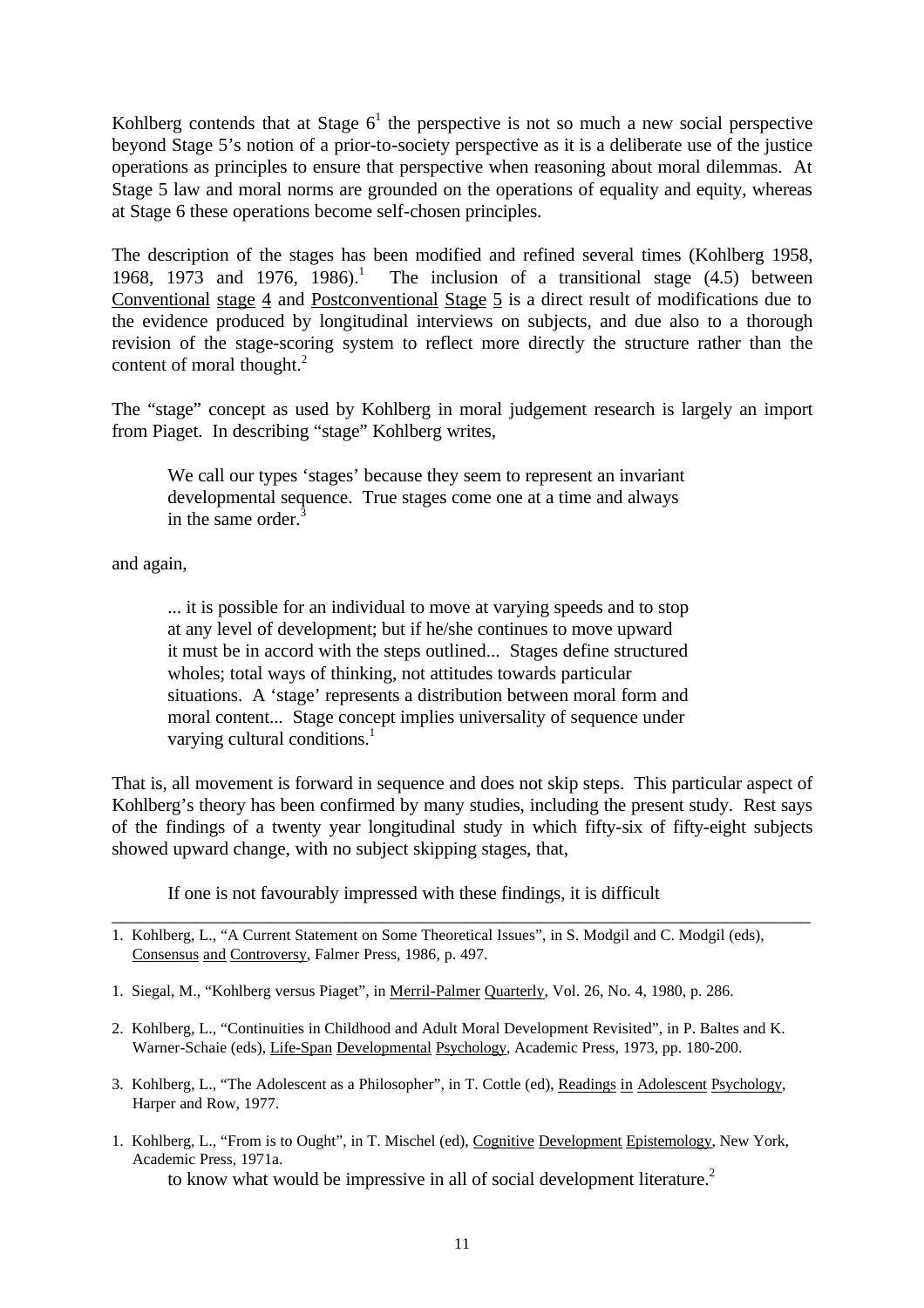The fact that the evidence suggests that subjects move forward in development is not to say that subjects at a given stage do not use the reasoning of stages "lower" than their own. Kohlberg has found that during the transitional level between one stage and the next, the subject will exhibit thinking which is not stabilized at the new stage. $1$ 

Kohlberg contends that at any particular stage in his development the individual will have a certain way of handling his moral experience; of dealing with the claims and conflicts which society and other people impose upon him. This will be his current stage of moral reasoning. New experiences, or more complex social interactions, may generate claims and conflicts which he cannot resolve with his current reasoning, this will set up cognitive conflict. The resolution of this conflict will lead to a more sophisticated and more effective way of handling his moral environment, and so move to a higher stage of moral reasoning.<sup>2</sup> As stated above, the sequentially of the stages appears to 'be pretty firm up to stage 4 at least'.<sup>3</sup>

However, some other aspects of Kohlberg's stage theory have been the subject of criticism, especially his emphasis on "hard stages" in the Piagetian sense, and also the fact that Kohlberg appears to have developed his theory first and then gone out to find support for it. Tomlinson puts the situation very well when he writes,

... one might naively have expected the enterprise to be one in which Kohlberg studied the changing types of moral judgement encountered with increasing age of subject and happened to find that these changes seemed best characterised in terms of an invariant sequence of organised social perspectives, the emphasis has definitely been  $otherwise<sup>1</sup>$ 

To justify his approach, Kohlberg appeals to Piagetian definitions of cognitive stages and finds that his research fits into Piagetian or 'hard' cognitive stage concept, that is, threat each stage differs from its adjacent stage in four respects, which are, qualitative difference, invariant developmental order, unitary organization of thought processes and successive hierarchical integration and displacement by later stages. A Piagetian stage is not simply another response, but an organization of a variety of subcompetences that are definitive of a stage. Kohlberg writes,

- \_\_\_\_\_\_\_\_\_\_\_\_\_\_\_\_\_\_\_\_\_\_\_\_\_\_\_\_\_\_\_\_\_\_\_\_\_\_\_\_\_\_\_\_\_\_\_\_\_\_\_\_\_\_\_\_\_\_\_\_\_\_\_\_\_\_\_\_\_\_\_\_\_ 2. Rest, J.R., "Moral Research Methodology", in S.Modgil nad C.Modgil (eds), Consensus and Controversy, Falmer Press, 1986, p. 466.
- 1. Kohlberg, L., "Continuities in Childhood and Adult Moral Development Revisited", in P. Baltes and K. Warner-Schaie (eds), Life-Span Developmental Psychology, Academic Press, 1973.
- 2. Locke, D., "A Psychologist among the Philosophers", in S.Modgil and C. Modgil (eds), Consensus and Controversy, Falmer Press, 1986, p. 28.
- 3. Tomolinson, P., ibid, p. 111.
- 1. Tomlinson, P., "Any advance on the Present Stage?", in S.Modgil and C.Modgil (eds), Consensus and Controversy, Falmer Press, 1986, p. 108.

Following Piaget's lead... justice reasoning would be the cognitive factor most amenable to structural developmental stage analysis insofar as it would clearly provide reasoning material where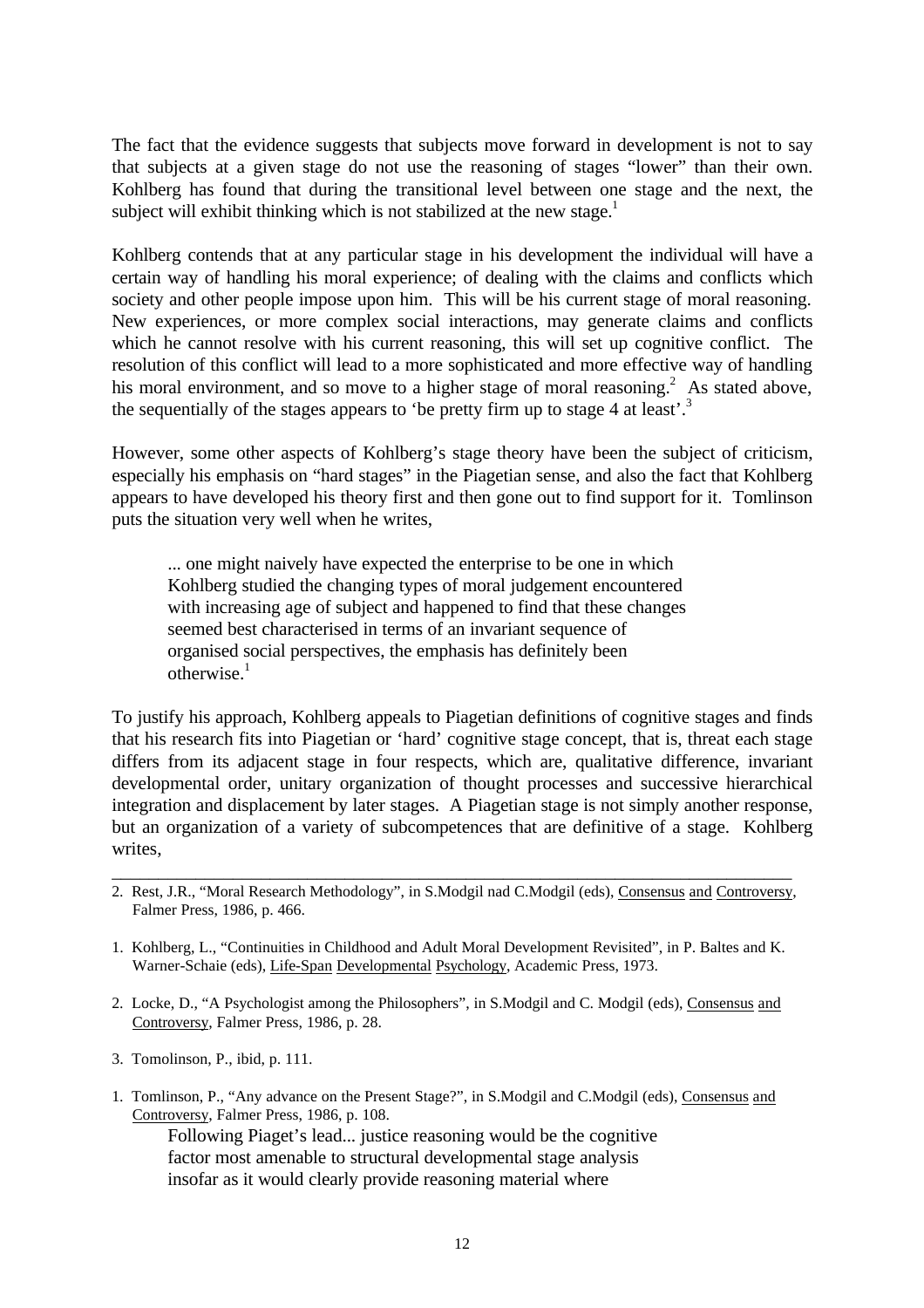structuring and equilibrating operations (e.g. reversibility) could be seen.<sup>2</sup>

Tomlinson finds that the

... applicability of the Piagetian hard-stage conception to cognitive development raises a whole host of issues.<sup>1</sup>

One of the most important of these issues being "stage consistency". And stage consistency appears to be in doubt. For example, Tomlinson  $(1986)^2$  refers to a descriptive study of the moral stage of subjects, where three different measurements were used, and in which an attempt was made to grade the scorability of basic evaluative thought-units in terms of the clarity with which one could attribute a particular Kohlbergian stage to them. The methods used were, **(i)** written responses to hypothetical dilemmas, **(ii)** the use of a Kohlberg Moral Interview (verbal responses) and **(iii)** an interview based on a method developed by Kitwood (1980), in which respondents talk about value related activities from their own lives, prompted by such descriptions as "when someone I knew did something I thought was wrong". The results of this study indicate that on the written test the highest percentage of subjects graded as being in a pure stage of moral reasoning was 44 per cent. On the Kohlberg Interview (verbal) the percentage increased to 52 per cent on one hypothetical dilemma and was 33 per cent on a second dilemma, and on the Kitwood Interview the percentages graded as being on a pure stage was 9 per cent.<sup>1</sup> One of the problems here may be due to the use of different measurement methods. It is like being compared with like? However, even if one looks only at the Kohlberg Interview where the highest percentage of subjects found to be at a pure stage of moral reasoning was 55 per cent, one does wonder about the universal existence of pure stages of moral reasoning in the Piagetian sense. Tomlinson concludes that,

At the very least, these data ought to give pause to a theory which contends the virtually exclusive power of its distributive justice structures as functional units in all peoples' moral psychological processing.<sup>2</sup>

Rest finds a similar problem with the concept of "stage consistency". He contends that Kohlberg's Scoring Scheme is "biased to weed out stage mixture" and as such is biased

\_\_\_\_\_\_\_\_\_\_\_\_\_\_\_\_\_\_\_\_\_\_\_\_\_\_\_\_\_\_\_\_\_\_\_\_\_\_\_\_\_\_\_\_\_\_\_\_\_\_\_\_\_\_\_\_\_\_\_\_\_\_\_\_\_\_\_\_\_\_

1. ibid., p. 113.

<sup>2.</sup> Kohlberg, L., Levine, C., and Hewer, A., Moral Stages: A Current Formulation and a Response to Critics, Basel, Karger, 1983, p. 92.

<sup>1.</sup> Tomlinson, P., "Any Advance on the Present Stage?" in S.Modgil and C.Modgil, (eds), Consensus and Controversy, Falmer Press, 1986, p. 111.

<sup>2.</sup> ibid., pp. 113-4.

<sup>3.</sup> ibid., p. 114.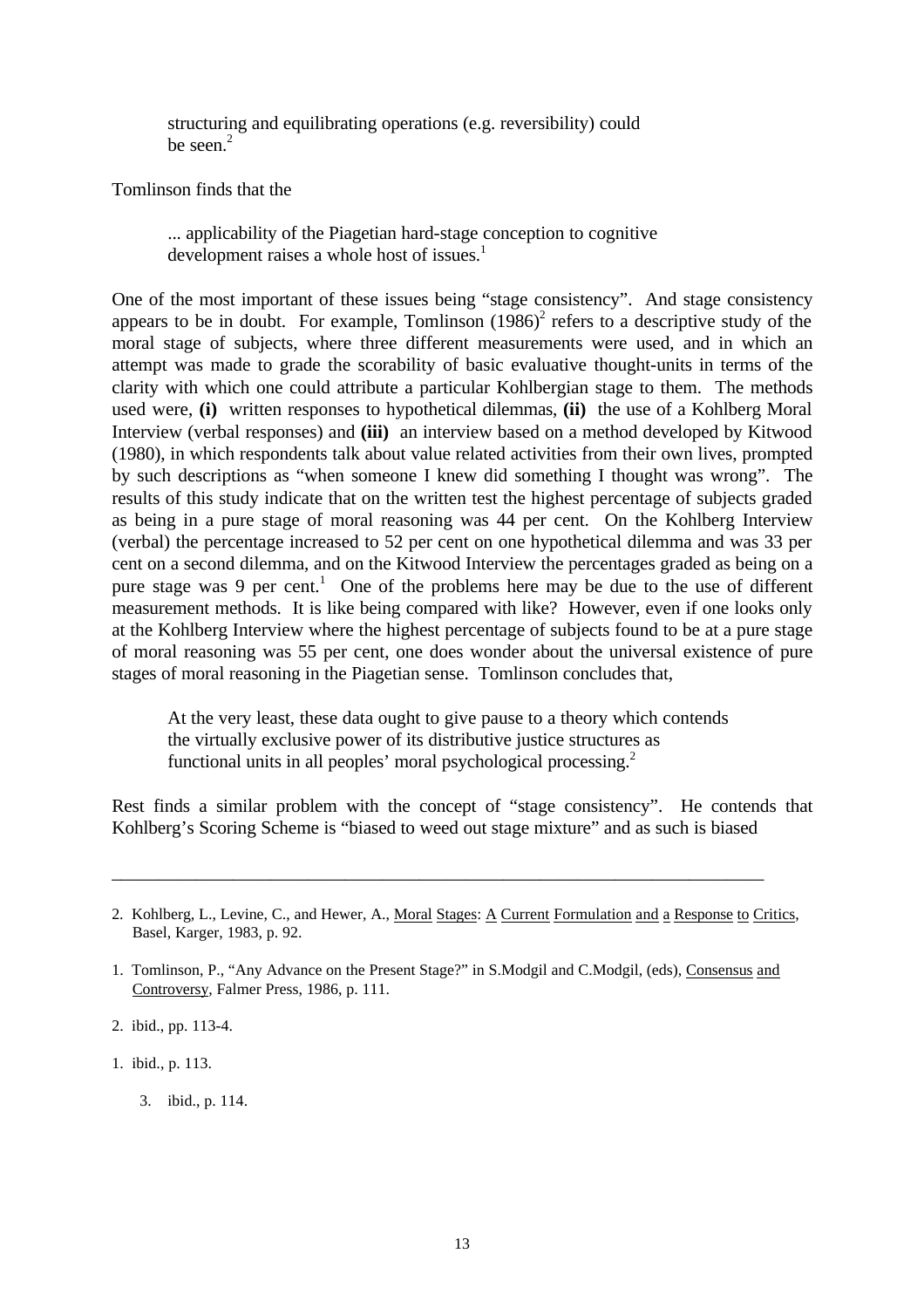towards stage consistency.<sup>3</sup>

Rest concludes that at this present stage of research one must be wary of how strong a claim can be made for the "hard-stage" model of development. The reader is referred to Chapter Five below where it is noted that in the present study a large percentage of stage mixture was found. This finding appears to support the arguments made by Tomlinson above.

Two other problems with Kohlberg's theory as it is formulated at present are the charges that the measuring instrument is biased in favour of males<sup>1</sup> and that, as the latest scoring scheme does not identify responses beyond stage 5, the status of stages 5 and 6 in Kohlberg's system is in some doubt.

With regard to the first problem, that is sex bias,  $\text{Rest}^2$  points out that a review of the literature does not support the claim that the theory is sex-biased. Walker (1983), in a review of more than seventy studies found no such bias. The second problem above, namely the status of stage 6 in Kohlberg's theory, is discussed in chapter Six below The Adequacy of the Kohlbergian Enterprise.

As noted earlier, Kohlberg has revised his theory of moral development on several occasions. One such revision took place as a result of research by Kohlberg and Kramer (1969) where it appeared that college sophomores (second year students) exhibited a resurgence of Stage 2 thinking, that is, some sophomore students appeared not to be using the highest moral stages of which they were capable, but instead made use of pre-conventional thought which had previously been abandoned.<sup>1</sup> This regression was interpreted not as a structural retrogression but as a functional advance. It was considered to be a functional advance in that it was a result of a questioning of previous commitments and standards, which is a necessary step before a subject's reasoning becomes stabilized at a principled level. These conclusions of Kohlberg and Kramer were arrived at as a result of data supplied by Turiel (1973a) on a "more careful analysis of the sense in which moral stage theory can tolerate regression". Turiel concluded that the apparent retrogression is not in fact a retrogression but is a disequilibrium of transition in which the break-up of conventional morality is easy to confuse with the resurgence of preconventional morality (stage 2). This issue led directly to the development of a new stage-scoring system which more adequately represents the distinction between content and structure in moral thought.

In Kohlberg's original scheme there was no intermediate stage between stages 4 and 5, however, as a result of Turiel's data and a revised scoring scheme he found, in a longitudinal study of 53 subjects from Kohlberg's original study (1958), that when a clear distinction was made between the transitional stage 4.5 thought and stage 5 thought, none of the longitudinal subjects under the age of 23 years displayed true stage 5 thought. Kohlberg also came to the conclusion, as a result of the new evidence provided by Turiel and the new scoring scheme,

\_\_\_\_\_\_\_\_\_\_\_\_\_\_\_\_\_\_\_\_\_\_\_\_\_\_\_\_\_\_\_\_\_\_\_\_\_\_\_\_\_\_\_\_\_\_\_\_\_\_\_\_\_\_\_\_\_\_\_\_\_\_\_\_\_\_\_\_\_\_\_\_\_\_

<sup>3.</sup> Rest, J., "Moral Research Methodology", in Consensus and Controversy, 1986, p. 467.

<sup>1.</sup> Gilligan, C., In a Different Voice: Psychological Theory and Women's Development, Cambridge, Mass., Harvard University Press, 1982.

<sup>1.</sup> Kohlberg, L., "Continuities in Childhood and Adult Moral Development Revisited", in P. Baltes and K. Warner-Schaie (eds), Life-Span Developmental Psychology, Academic Press, 1973.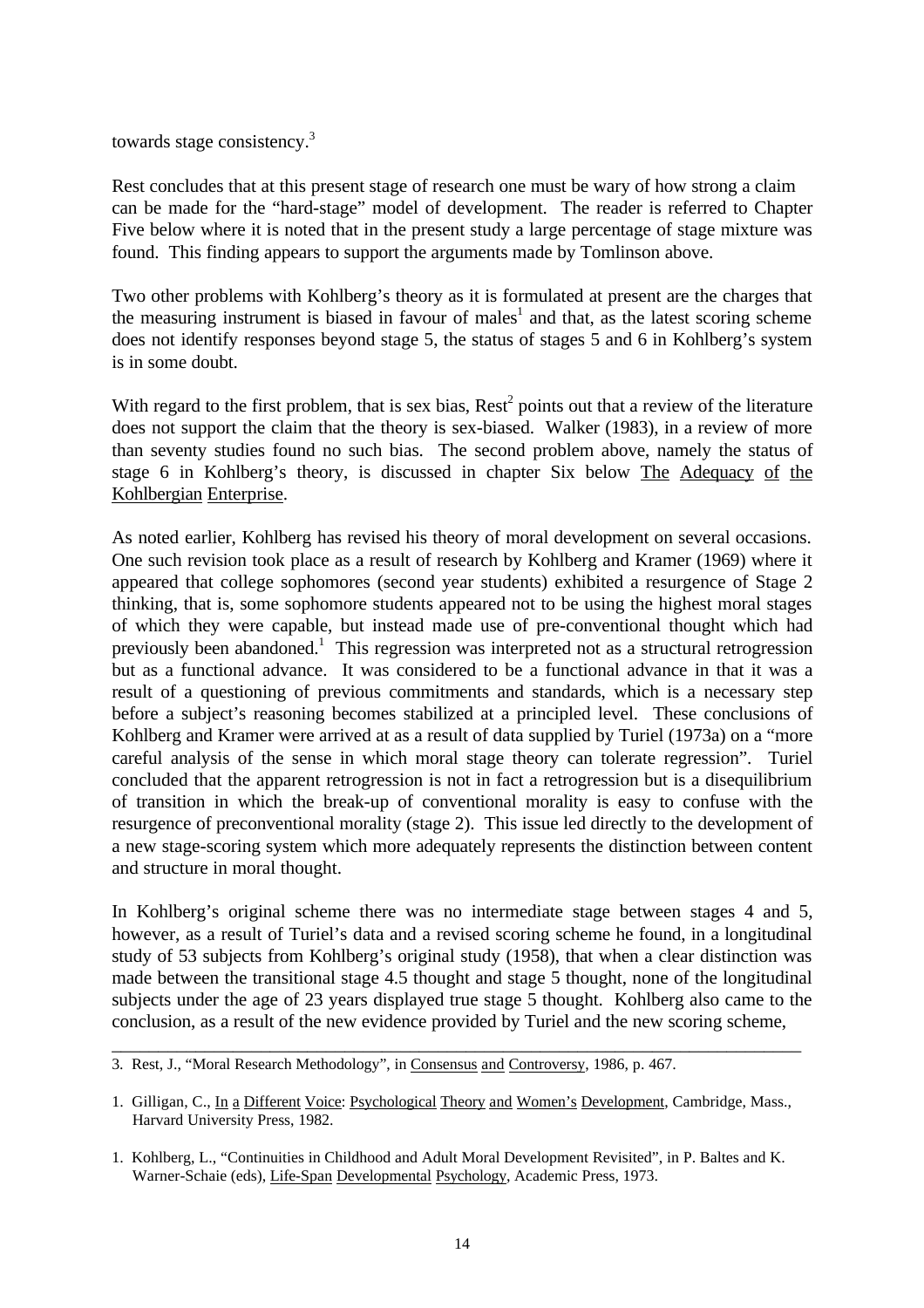that (a) longitudinal subjects previously scored as stage 6 were misclassified, that is, material which had been scored as stage 6 was in fact another form of sophisticated stage 4 thought, and (b) that none of the longitudinal subjects had been classified at stage 6 by the age of 30 years. 1

As the latest scoring system<sup>2</sup> does not describe stage 6 it seems that stage 6 is no longer a scoring possibility. Rest, whilst on the whole being very impressed with the present Kohlbergian Scoring Scheme (1984), nevertheless considers that the rare occurrence of the higher stages in Kohlberg's system may be due in part to the task characteristics of the Kohlbergian Moral Interview, and to the stringency of the scoring rules. Rest comments that

... a subject has to intrude a philosophical treatise in discussing Heinz-andthe-drug in order to be credited with the higher stages.<sup>1</sup>

The removal of the criteria for assessing reasoning at stage 6 is seen by some critics as a rejection by Kohlberg of aspects of his theory, in particular, stage 6 as the ultimate goal toward which the other stages are developing.<sup>2</sup> Certainly it raises difficulties for the theory. Kohlberg's justification for the removal of the measurement of stage 6 from his latest scoring scheme is that stage 6 is mainly a theoretical construct.

The Instrument used to measure moral reasoning in the present study was the Defining Issues Test developed by Rest.<sup>3</sup> The reasons for this are explained in Chapter Four Research Design. The Defining Issues Test, unlike the latest version of Kohlberg's Moral Interview, is designed to measure all the stages including stage 6; however, none of the subjects in the present study were typed at stage 6. This could be due to the fact that the subjects were all in their late teens or early twenties or it could also indicate that the Defining Issues Test is not designed to adequately distinguish stage 6 statements as opposed to stage 5 statements. To be able to design an instrument which measures stage 6 requires having an understanding of the thinking which would characterise a stage 6 thinker. Kohlberg has found that the individual is able to understand the thinking at their present stage, all stages below their present stage and one stage above the present stage. This may not apply to the understanding of stage 6 reasoning given that critics appear to have difficulty understanding Kohlberg's definition of stage 6, particularly with the notion of the individual at stage 6 being "autonomous" in his/her moral judgement. This point is taken up in Chapter Six below, suffice it to say here that when Kohlberg describes the stage 6 reasoner as being autonomous he means that the person at stage 6 creates his/her own moral standard or moral point of view and that this moral point of view is essentially a principle of justice. Philosophers have difficulty with this on two grounds, one, What does it mean to say that a person is "autonomous" in his/her judgement?

\_\_\_\_\_\_\_\_\_\_\_\_\_\_\_\_\_\_\_\_\_\_\_\_\_\_\_\_\_\_\_\_\_\_\_\_\_\_\_\_\_\_\_\_\_\_\_\_\_\_\_\_\_\_\_\_\_\_\_\_\_\_\_\_\_\_\_\_\_\_\_\_\_\_

- 2. Evans, C., "Kohlberg's Moral Judgement Interview", in S.Modgil and C.Modgil, 1986, p. 472.
	- 4. Rest, J., Manual for the Defining Issues Test University of Minneasota Press, 1974 (1979).

<sup>1.</sup> ibid.

<sup>2.</sup> Colby, A., and Kohlberg, L., The Measurement of Moral Judgement, Vols. 1 and 2, New York, Cambridge University Press, 1984.

<sup>1.</sup> Rest, J., "Moral Research Methodology", in S.Modgil and C.Modgil (eds), Consensus and Controversy, Falmer Press, 1986, p. 467.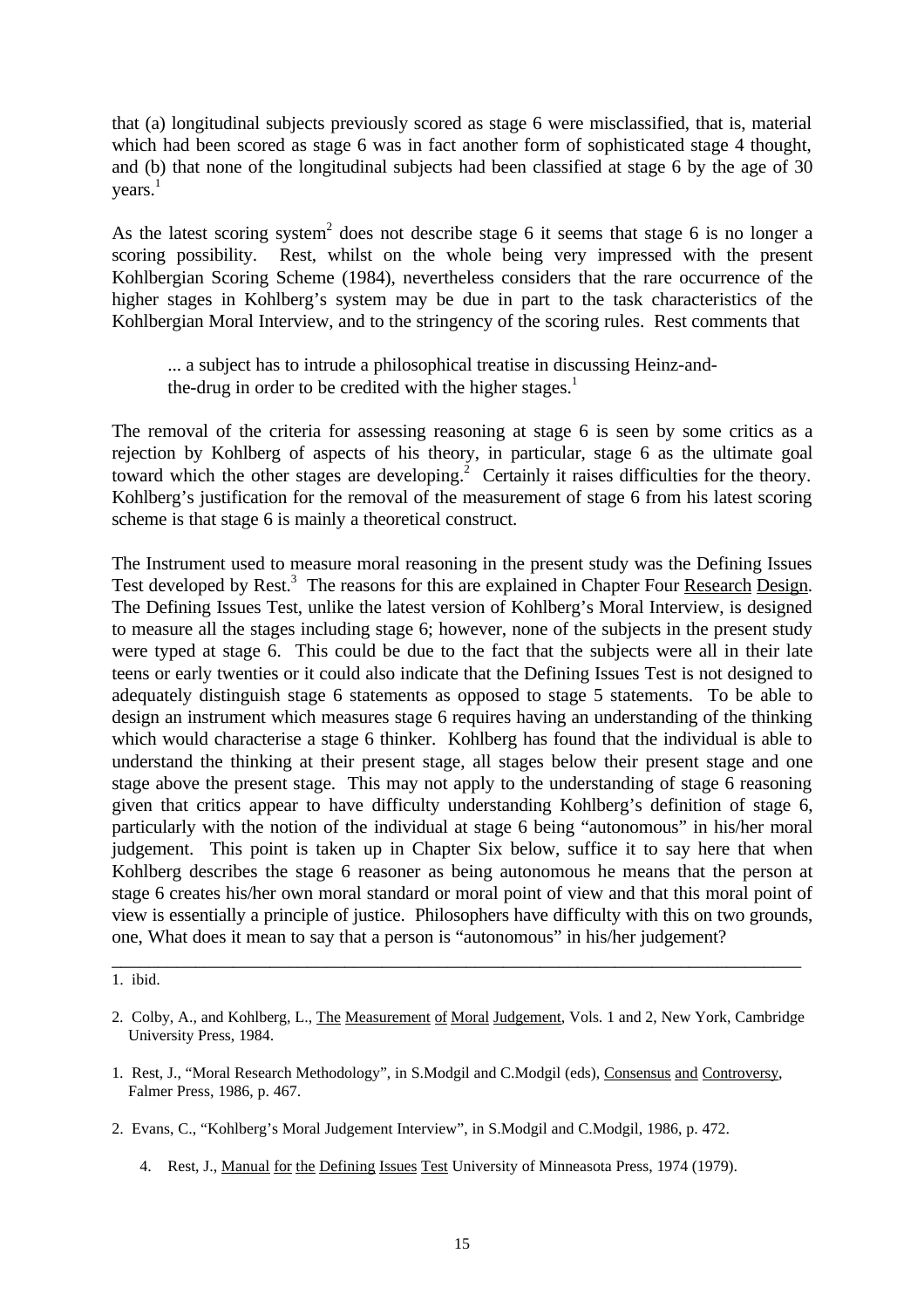and, two, Why is the principle of justice considered to be the supreme principle of morality?<sup>1</sup>

As none of Kohlberg's longitudinal subjects were scored at a stage 6 some doubt has been expressed as to the actual existence of stage 6 reasoning at all. Evans  $(1986)^2$  makes the point that, as Kohlberg's longitudinal sample was not a random sample and therefore not representative of the population as a whole, the absence of subjects stage typed at stage 6 in Kohlberg's sample does not mean that such subjects do not exist.

In this section Kohlberg's basic theory has been outlined and some of the problems with the theory have been introduced. The next section (1.2) deals with the relationship between Kohlberg's theory of moral development and Piaget's theory of cognitive development.

#### **1.2 Kohlberg's Theory and Piaget**

Kohlberg and Piaget have a number of points in common. Indeed Kohlberg is very explicit about his debt to Piaget. For example, he writes "My own work on morality started from Piaget's notion of stages".<sup>1</sup> Both Piaget and Kohlberg postulate stages of development; they are both concerned with moral reasoning and Kohlberg's research has indicated that the attainment of the logical stages (Piaget's) is necessary, but not sufficient for attainment of the moral stage. Moreover, there is a point to point correspondence between Piaget's logical and Kohlberg's moral judgement stages.<sup>2</sup>

Kohlberg's theory assumes that all principled subjects (those reasoning at stages 5 and 6) are formal operational in the Piagetian sense but many formal operational subjects are not principled moral reasoners.<sup>3</sup> Kuhn, Langer and Kohlberg  $(1973)^4$  found that of 60 per cent of persons who were formal operational only ten per cent showed clear principled thinking. These formal operational non-principled subjects may display elements of formal reasoning in responding to moral dilemmas and still display no autonomous use of moral principles in the dilemmas. None of the subjects found to be not formal operational, that is 40 per cent, were principled reasoners.<sup>1</sup> The interesting question is why have not all of the 60 per cent capable of formal operational thought also developed principled thinking in relation to moral judgement? If it is the case that principled moral reasoning is more adequate psychologically,

- 2. Evans, C., "Kohlberg's Moral Judgement Interview" in Consensus and Controversy, 1986.
- 1. Kohlberg, L., Essays in Moral Development, Vol. 1, The Philosophy of Moral Development, Harper and Row, 1981, p. 16.

2. Kohlberg, L., and Gilligan, C.k, "The Adolescent as a Philosopher" in T. Cottle (ed), Readings in Adolescent

Psychology, Harper and Row, 1977.

3. ibid. Note that the term "principled" will be used throughout this thesis in the narrower sense intended by Kohlberg rather than in the broader sense of everyday usage such as, for instance "a man of principled action".

4. ibid.

\_\_\_\_\_\_\_\_\_\_\_\_\_\_\_\_\_\_\_\_\_\_\_\_\_\_\_\_\_\_\_\_\_\_\_\_\_\_\_\_\_\_\_\_\_\_\_\_\_\_\_\_\_\_\_\_\_\_\_\_\_\_\_\_\_\_\_\_\_\_\_\_\_\_\_ 1. Petrovich, O., "Moral Autonomy and the theory of Kohlberg", in S.Modgil and C.Modgil (eds), Consensus and Controversy, Falmer Press, 1986.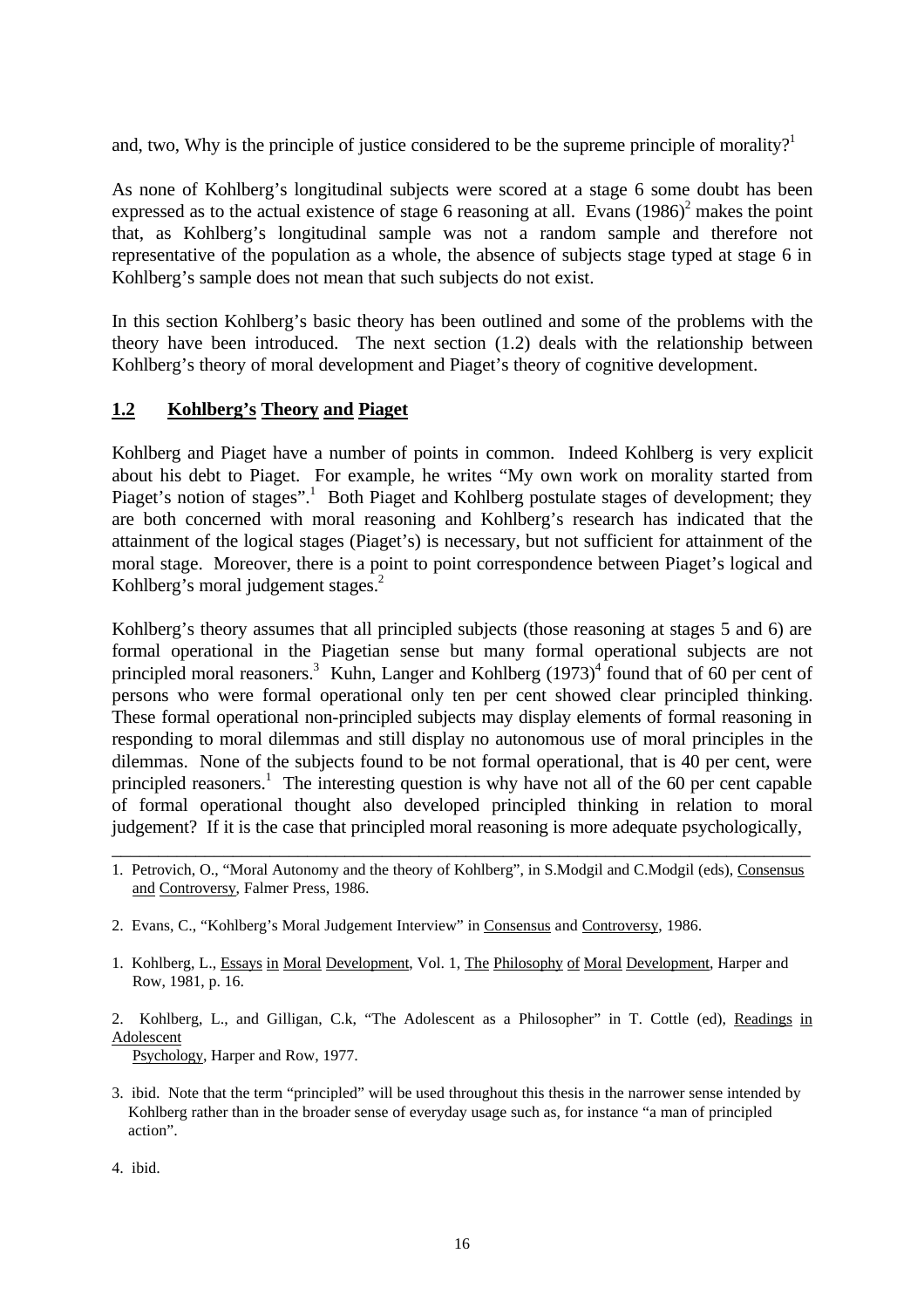1. ibid.

and later in the thesis we argue this, then why is it the case that a large percentage of people capable of higher levels of moral reasoning do not avail of that reasoning, at least so far as reasoning about hypothetical moral dilemmas is concerned? Some of the answers to this question will unfold as we proceed through the thesis.

There is a close similarity in the definition of "stage" as used by both Kohlberg and Piaget. The latter maintains firstly that the individual has a characteristic internal cognitive organisation which is "invariant" and secondly, as a result of interaction with the environment the individual learns to adapt his/her cognitive structures.

This adaptation involves, to use Piaget's terms, "assimilation" and "accommodation". He writes,

Intelligence is assimilation to the extent that it incorporates all the given data of experience within its framework.<sup>1</sup>

An act of intelligence in which assimilation and accommodation are in balance or equilibrium constitutes an intellectual adaptation. However:

Assimilation can never be pure because by incorporating new elements into its earlier schemata the intelligence constantly modifies the latter in order to adjust them to new elements.(2)

Because of this modification and adjustment the individual experiences disequilibrium. It is in the process of regaining a state of cognitive equilibrium that development occurs. This is typically slow and gradual. There can never be a radical rupture between the new and the old.<sup>2</sup> The fundamental change in the assimilation-accommodation relationship is one from undifferentiation and antagonism to differentiation and equilibrium.<sup>3</sup>

A qualitative difference in cognitive structure is a general characteristic of "stages" used by both Piaget and Kohlberg. An example of this is the difference between the reasoning used by the child of 7-8 years and formal operational reasoning. Piaget writes, when describing the thinking of the child of 7-8, that

... deduction bears only upon the beliefs which the child has adopted himself, in other words, it deals only with his personal conception of reality... if we say to a child: let us admit, for example, that dogs have six heads. The child will refuse to give an answer, because he will not assume the hypothesis.<sup>1</sup>

By contrast the adolescent who is using formal deduction is reasoning from a premise that is merely assumed and not supplied by immediate belief.

\_\_\_\_\_\_\_\_\_\_\_\_\_\_\_\_\_\_\_\_\_\_\_\_\_\_\_\_\_\_\_\_\_\_\_\_\_\_\_\_\_\_\_\_\_\_\_\_\_\_\_\_\_\_\_\_\_\_\_\_\_\_\_\_\_\_\_\_\_\_\_\_\_\_

1. Piaget, J., The Origin of Intelligence in the Child, New York Int., University Press, 1952, p. 6.

2. ibid, pp. 6-7.

3. Flavell, J.H., The Developmental Psychology of Jean Piaget, D. Van Nostrand Co., 1963, pp. 52-63.

1. Piaget, J., Judgement and Reasoning in the Child, London, Routledge and Kegan Paul, 1928, p. 67.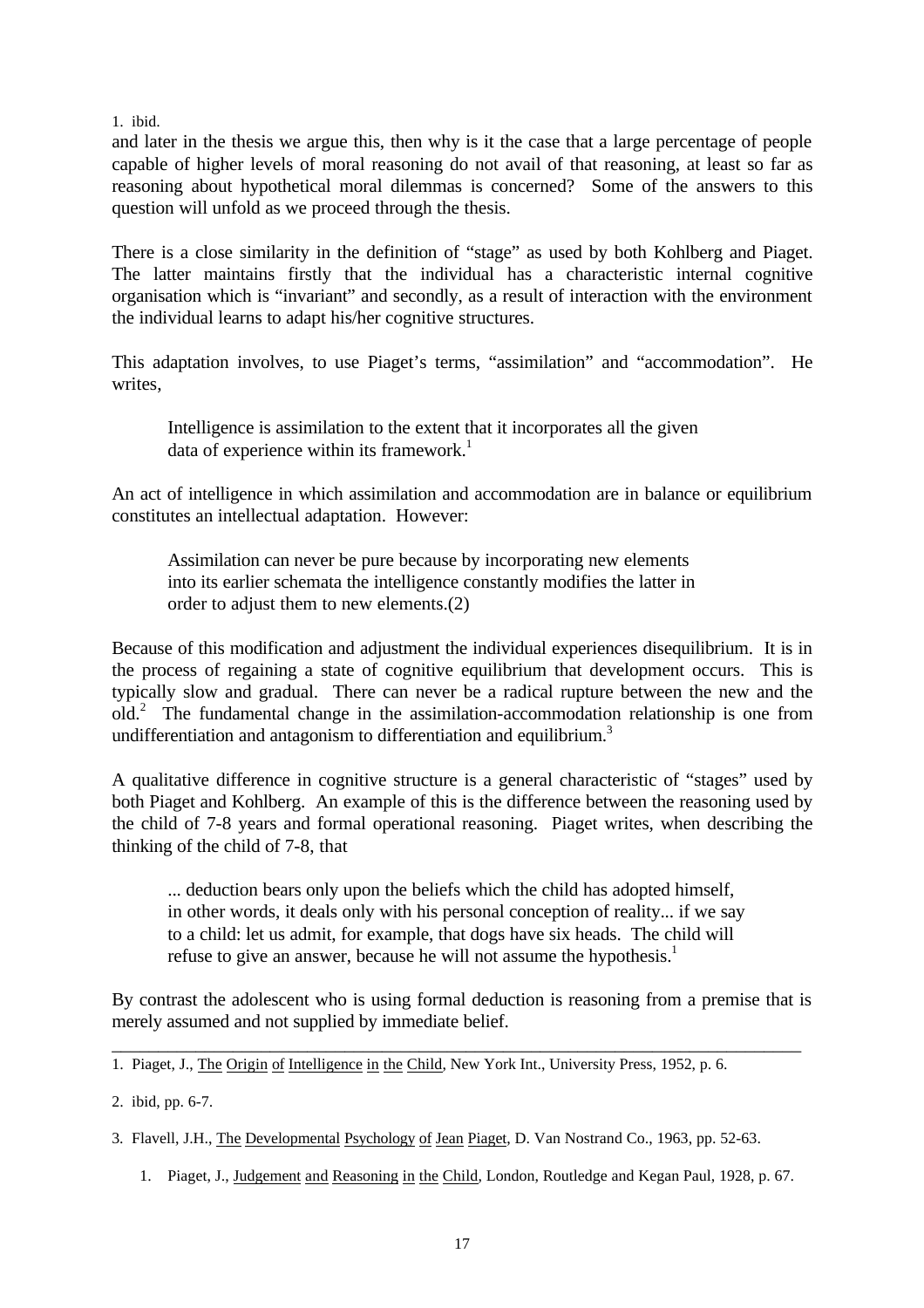... two factors are particularly necessary for the right functioning of any formal reasoning: **1)** a sort of detachment from one's own point of view of the moment ... **2**) owning to the mere fact of having placed oneself inside the beliefs of others, or more generally inside a hypothesis, one must ... be able to remain on the plane of mere assumption ... deduction must detach itself from reality and take up its stand upon the plane of the purely possible, which is by definition the domain of hypothesis.<sup>2</sup>

For Piaget the world is constructed rather than given. Faced with a perturbing event, that is, a problem posed by an environmental event in relation to present mental structures, the child may follow one of three paths. He may assimilate the event to an existing cognitive scheme thereby enlarging its domain, or he may accommodate to the event, so changing the cognitive scheme currently in effect, or, he may show no change in cognitive structure. This process is the process of equilibration; it is the mechanism of transition from one developmental stage or stage to the next.<sup>1</sup> It is continuously operating in all exchanges between the growing child and his environment, and is the propellant for change and transition. The concept of equilibration is linked in a very intimate way to the concepts of assimilation and accommodation. It is the process of bringing these concepts into balanced co-ordination.<sup>2</sup> Piaget classified development into periods, subperiods and stages in terms of the kinds of structures present. He divides the ontogenetic span into three major epochs. The sequence of these developmental steps is thought to be invariant, while the chronological age at which each occurs is definitely not.

Piaget named these periods as:

Firstly - The Period of Sensory-Motor Intelligence, beginning at birth and continuing through to approximately the age of two years. The special developments of the period entail important accomplishments concerning objects, space, time, causality, imitation and play.

Secondly - The Period of Preparation for and Organization of Concrete Operations, commencing during the second year and continuing to develop up to approximately eleven years. During this period the child learns conservation of certain object properties in the face of phenomenal change, that is, conservation of quantity, weight, volume length and area.

Thirdly - The Period of Formal Operations, commencing approximately around eleven and continuing to develop up to fifteen years (as there is some controversy on the relationship between age and formal operations we return to this point later in this chapter. See pages ). Piaget held that whereas in the second period the child operates on concrete reality itself in this third period the child is concerned with conditional reality in which representational thought has become hypothetico-deductive.<sup>1</sup> The child is able to isolate variables and to

\_\_\_\_\_\_\_\_\_\_\_\_\_\_\_\_\_\_\_\_\_\_\_\_\_\_\_\_\_\_\_\_\_\_\_\_\_\_\_\_\_\_\_\_\_\_\_\_\_\_\_\_\_\_\_\_\_\_\_\_\_\_\_\_\_\_\_\_\_\_\_\_\_\_\_

1. ibid, pp. 263-265.

<sup>2.</sup> ibid, p. 71.

<sup>1.</sup> Kessen, W., and Kuhlman, C., (eds), Thought in the Young Child, Part 1 of Cognitive Development in Children, University of Chicago Press, 1970.

<sup>2.</sup> Flavell, J.H., The Developmental Psychology of Jean Piaget, D. Van Nostrand, Co., Inc., 1963.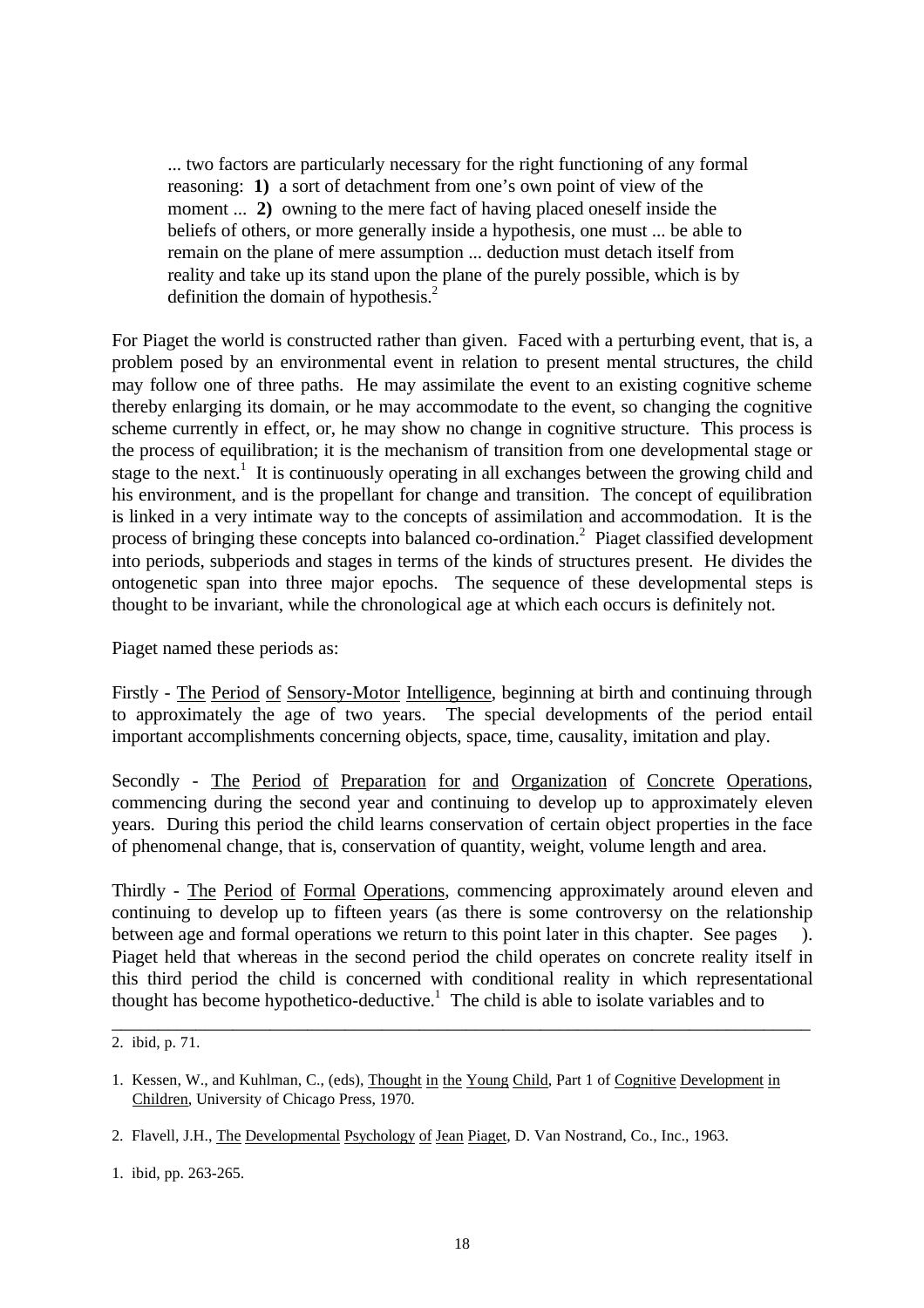deduce potential relationships which can later be verified by experiment.<sup>1</sup>

To understand the meaning Kohlberg attaches to "cognitive stage" it is important to examine how Piaget characterizes a cognitive stage as Kohlberg's work on moral development is based upon, but significantly extends the work of Piaget. $2$ 

Piaget presents cognitive stages as having the following characteristics:

- **(1)** Stages imply distinct or qualitative differences in children's modes of thinking or of solving the same problem at different ages.
- **(2)** These different modes of thought form an invariant sequence, order or succession in individual development. While cultural factors may speed up, slow down or stop development, they do not change its sequence.
- **(3)** Each of these different and sequential modes of thought form a structured whole. A given stage-response to a task does not just represent a specific response determined by knowledge and familiarity with the task or tasks similar to it: rather it represents an underlying thought-organization.
- **(4)** Cognitive stages form an order of increasingly differentiated and integrated structures to fulfill a common function. Higher stages reintegrate the structures found at lower stages. Formal operational thought includes all the structural features of concrete operational thought but at a new level of organization.<sup>1</sup>

In Judgement and Reasoning in the Child (1928) Piaget described at length experimental tests which require the use of formal reasoning, and consequently children under eleven years were unable to succeed on these tests.

Up to a certain age it is almost impossible to make a child assume a suggested hypothesis unless one forces him to believe it and thus changes it into an affirmation.<sup>2</sup>

Piaget makes the point again and again that it is only when the child can detach himself from his personal beliefs and enter into any foreign point of view that he really will know what is meant by hypothesis and has developed the ability to use formal operational thinking. Piaget considers 11-12 years as being the optimal age when this commences. He says that

... if formal thought is really dependent upon social factors, then it is not \_\_\_\_\_\_\_\_\_\_\_\_\_\_\_\_\_\_\_\_\_\_\_\_\_\_\_\_\_\_\_\_\_\_\_\_\_\_\_\_\_\_\_\_\_\_\_\_\_\_\_\_\_\_\_\_\_\_\_\_\_\_\_\_\_\_\_\_

1. Piaget, J., "The General problem of the psychobiological development of the child", in J.M. Tanner and B. Inhelder (eds), Discussion on Child Development, Vol. 4, New York, International University Press.

2. Piaget, J., Judgement and Reasoning in the child, London, Routledge and Kegan Paul, 1928, p. 68. 3.

<sup>1.</sup> Inhelder, B., and Piaget, J., The Growth of Logical Thinking, New York, Basic Books, 1958.

<sup>2.</sup> Leming, J.S., "Programmes in Moral Education", in S. Modgil and C. Modgil (eds), Consensus and Controversy, Falmer Press, 1986.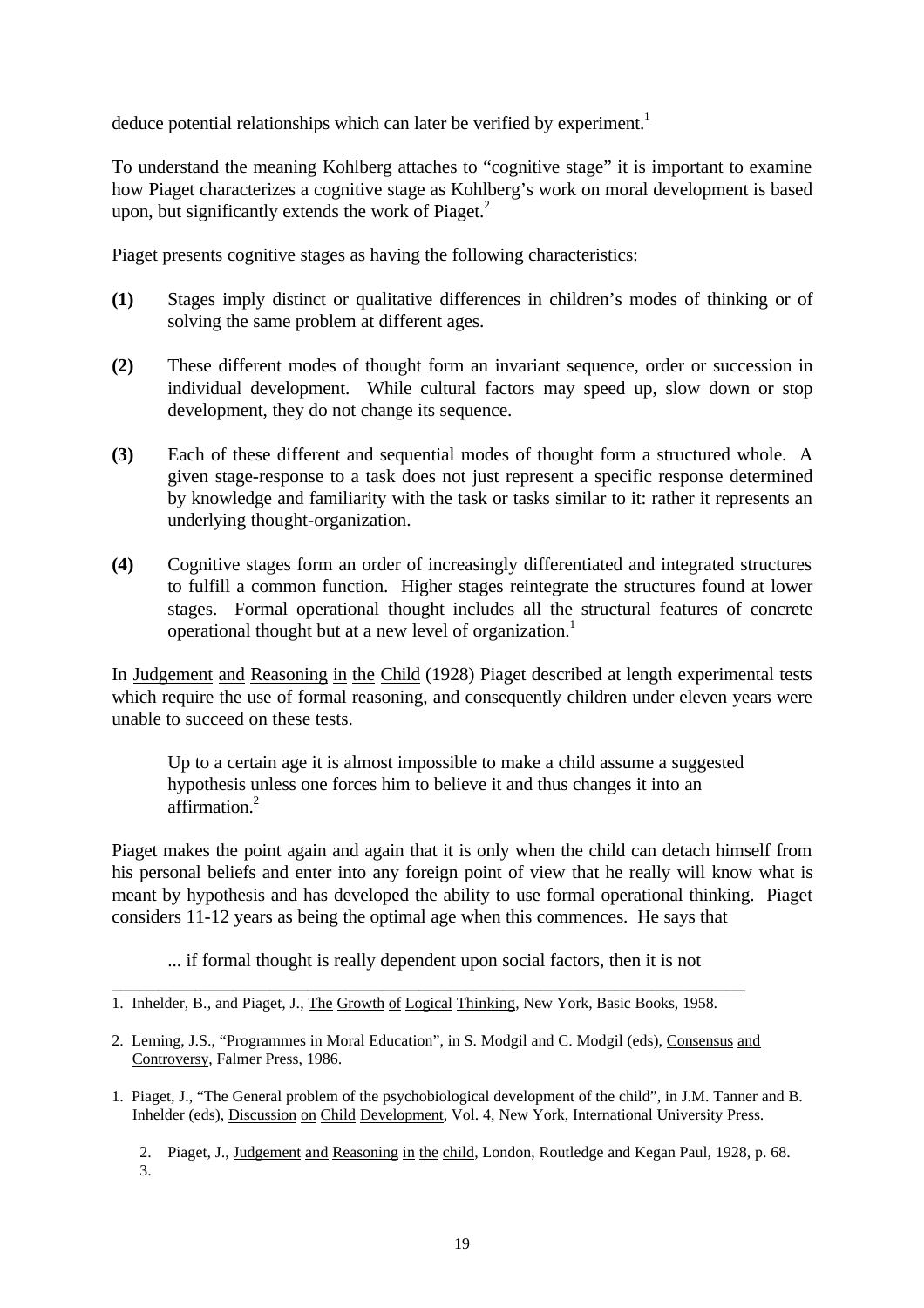impossible that this age should be related to the second critical phase of social life in the child. Everyone knows that at the age of 11-12 children have a marked impulse to form themselves into groups, and that the respect paid to the rules and regulations of their play constitutes an important feature of this social life.<sup>1</sup>

Piaget continues discussing an example of the type of arguments which are typical of the social behaviour of this age group and concludes that such social habits develop reciprocal understanding and lead to new habits of thought.

Kohlberg for his part has found that formal resoning is a necessary condition for postconventional moral reasoning, that is, stages 5 and 6. This level of moral reasoning requires the subject to detach himself from a personal point of view and instead adopt a societal or collective perspective. This may account for the necessary relationship mentioned above. To reason at the post-conventional level the subject has to have the ability to take the role of the other, to be aware that there are other people like himself/herself who have different feelings, desires and ways of seeing the world. It is the ability to look at one's own behaviour from these other points of views and interests.<sup>1</sup> For example, in post-conventional moral reasoning the subject's thinking is described as being more differentiated and universal. This means that at moral stages 5 and 6 people draw a distinction between such different things as the value of life and the value of property, and also that at these stages there is an appeal to more universal principles such as the idea of a social contract, or fundamental principles of justice. In contrast, as we saw in Section 1.1, conventional and pre-conventional stages stress narrow principles such as avoiding punishment for oneself or gaining a reward.<sup>2</sup> Each higher moral stage (1, 2, 3, 4, 5 and 6) is a more equilibrated level of reasoning in that as one moves through the stages there is a consistent gradual integration - through role-taking - of the view of others conceived as subjects and an increasingly differentiated integration of the principles of justice or fairness.

The relationship between role-taking and development of moral judgement has encouraged numerous studies in this area.<sup>1</sup> The first researcher to propose the educational application of Kohlberg's theory was Moshe Blatt. He found that verbal discussion in the classroom of hypothetical moral dilemmas would lead to genuine stage change. The finding was that onefourth to one half of the students in one semester of such discussion groups, moved significantly toward the next moral stage during the academic year. No upward moral change was found in the control classes.<sup>2</sup> Since the discovery of the "Blatt Effect" a number of

2. Fenton, E., "Moral Education: The Research Findings", in P. Scharf (ed), Readings in Moral Education, Winston Press, 1978.

\_\_\_\_\_\_\_\_\_\_\_\_\_\_\_\_\_\_\_\_\_\_\_\_\_\_\_\_\_\_\_\_\_\_\_\_\_\_\_\_\_\_\_\_\_\_\_\_\_\_\_\_\_\_\_\_\_\_\_\_\_\_\_\_\_\_\_\_\_\_\_\_

- 1. Kohlberg, L., "Early Education. A Cognitive Developmental View", in Child Development, Vol. 39, Dec. 1968.
- 2. Blatt, M., and Kohlberg, L., "Studies on the Effects of Classroom Discussions upon Children's Moral Development", in Journal of Moral education, July 1975.

<sup>1.</sup> ibid, pp. 72-73.

<sup>1.</sup> Mosher, R., and Sullivan, P., "A curricula in Moral Education for Adolescents", in P. Scharf (ed), Readings in Moral Education, Winston Press, 1978.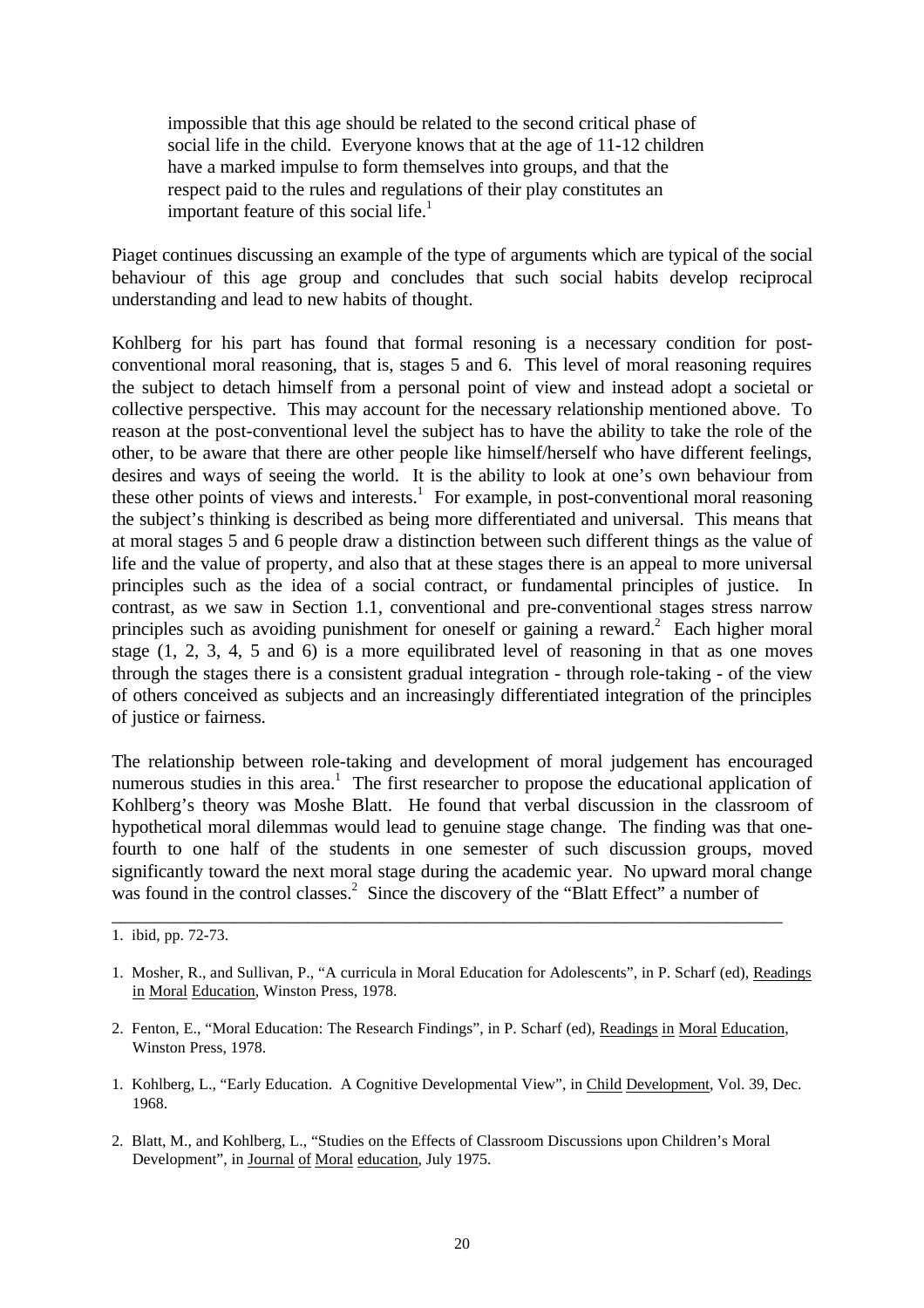It is not to be assumed however, that for example, children who manifest concrete operations in the intellectual field at a particular age will also manifest parallel operations in the moral field.<sup>1</sup> The logical stage is a necessary but not a sufficient condition for the moral stage.

There is controversy as to whether the stage of formal operations as described by Piaget is a universal mode of thought in the same way as the stage of concrete operations appears to be. Kohlberg found that for many people, the development of formal though never occurs at all. $2$ Ultimately, all children display some clear capacity for concrete logical reasoning; however, in research using the pendulum task<sup>3</sup> as a measure of formal reasoning the following results were obtained. The percentage of 235 persons at various ages showing clear formal operational reasoning at the pendulum task is as follows:

| Aged 10-15 / 45 per cent | Aged $16-20/53$ per cent |
|--------------------------|--------------------------|
| Aged $21-30/65$ per cent | Aged $45-50/57$ per cent |

In the study quoted by Kohlberg and Gilligan<sup>1</sup> above the figures indicate that it is not until age twenty-one to thirty that a clear majority (56 per cent) attain formal reasoning by this criterion. The researchers (Kuhn, Langer and Kohlberg) suggest that there is no further development of formal reasoning after age thirty.<sup>1</sup> Kohlberg cautions against taking these figures too seriously since various tasks requiring formal operations are of somewhat varying difficulty. Piaget make a similar point in an article onthe intellectual evolution from adolescence to adulthood where he states:

... cognitive structures common to all individuals ... will, however, be applied or used differently by each person according to his particular activities.<sup>2</sup>

The problem of the universality of formal operational thinking is compounded by a number of factors. Firstly, not all adolescents and adults appear to use it, secondly, Siegler, Liebert and Liebert trained successfully pre-adolescents to solve the Piagetian pendulum problem<sup>3</sup> (these ten and eleven year old children were unable to solve the problem before the training

2. Kohlberg, L., and Gilligan, C., in T. Cottle (ed), Readings in Adolescent Psychology, Harper and Row, 1977.

3. The subject is shown a pendulum whose length may vary as well as the number of weights attached. He/she is asked to discover or explain what determines the speed of movement (or 'period') of the pendulum. Only a formal operational subject will 'isolate variables', that is, vary length, holding weight constant, and so forth, and arrive at the correct solution (Kohlberg and Gilligan, "Adolescent as a Philosopher", in Cottle, 1977, p. 218).

- 1. Kohlberg, L., and Gilligan C., in T. Cottle, 1977, p. 79.
- 2. Piaget, J., "Intellectual evolution from adolescence to adulthood", in Thinking, Johnson-Laird and Wason (eds), Cambridge University Press, 1982, pp. 158-165.
- 3. Siegler, R.S., Liebert, E.E., and Liebert, R.M., "Inhelder and Piaget's Pendulum Problem: Teaching Pre adolescents to Act as Scientists", in Development Psychology, 9(No. 1), 1973, pp. 97-101.

\_\_\_\_\_\_\_\_\_\_\_\_\_\_\_\_\_\_\_\_\_\_\_\_\_\_\_\_\_\_\_\_\_\_\_\_\_\_\_\_\_\_\_\_\_\_\_\_\_\_\_\_\_\_\_\_\_\_\_\_\_\_\_\_\_\_\_\_\_\_\_\_\_\_ 1. Weinreich, H., "Kohlberg and Piaget: Aspects of their Relationship in the Field of Moral Development", in Journal of Moral Education, Vol. 4, No. 3, pp. 201-213.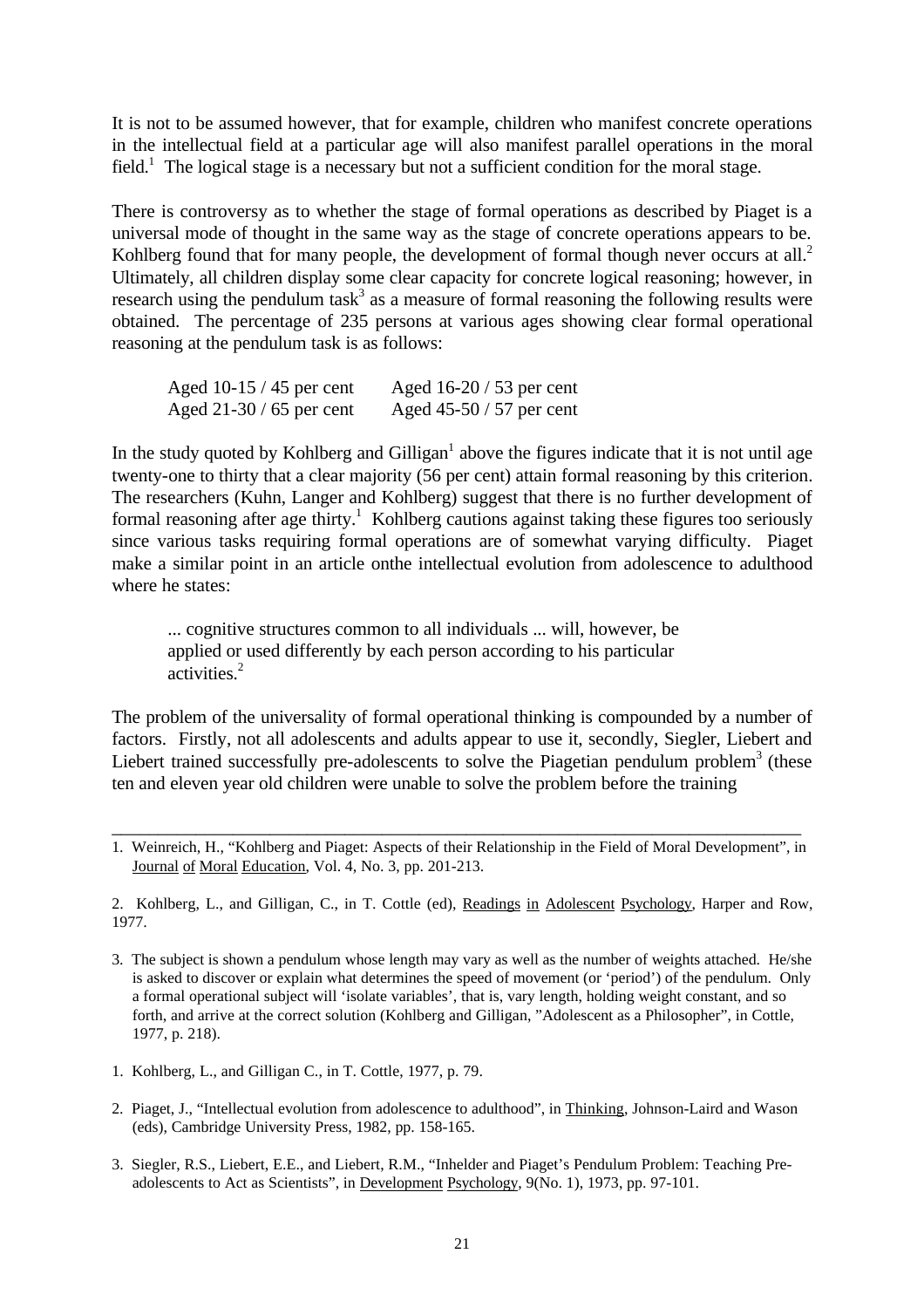session), thirdly, Luria<sup>1</sup> and later Cole<sup>2</sup> carried out studies on learning and thinking and found marked differences in performance on problems of logic between "traditional" and "modern" groups. Scribner<sup>3</sup> undertook a series of studies to test the hypothesis that failure to integrate and retain the information in the problem was the cause of apparent "non-logical" performance. Sharp and Cole replicated these studies among Mayan speaking and Spanish speaking villagers in the Yucatan, Mexico. Groups for comparison were rural and semi-rural, schooled and non-schooled adult and child populations. Later a set of syllogisms was administered to adults to investigate the consequences of literacy. The consistency of the basic findings is impressive. Not only are quantitative results uniform from study to study but certain qualitative aspects of performance between the various groups are similar.<sup>4</sup> Taken as a group these studies appear to support a number of generalisations:

- **(a)** In all cultures, populations designated as "traditional" or non-literate have just somewhat better than a chance solution rate across all types of probelm material.
- **(b)** Within each culture there is a large discrepancy in performance between schooled and non-schooled.
- **(c)** With schooling, there is little cultural variation in performance between the cultures studied $<sup>1</sup>$ </sup>

Moreover, there is some evidence that children do not use all the sub-operations involved in formal operations reasoning when solving problems which require formal reasoning.<sup>2</sup> Bynum, Thomas and Weitz<sup>3</sup> found evidence for only eight of the sixteen binary operations described by Inhelder and Piaget.

Neimark describes several studies showing that some children seem to solve the Piagetian problems without any hypothetico-deductive reasoning, and others use only conjunction and implication. The problem may be one of appropriate measurement tests. Piaget's experimental tasks involved traditional science experiments. Therefore, children who have been educated in school science may, as a result of a stimulating environment and educational training, develop formal operations in early adolescence. Others not so fortunate may develop intellectually at a much slower rate, so that formal operations may not appear until adulthood. Piaget says of such less-well-educated adolescents:

\_\_\_\_\_\_\_\_\_\_\_\_\_\_\_\_\_\_\_\_\_\_\_\_\_\_\_\_\_\_\_\_\_\_\_\_\_\_\_\_\_\_\_\_\_\_\_\_\_\_\_\_\_\_\_\_\_\_\_\_\_\_\_\_\_\_\_\_\_\_\_\_\_\_-

- 4. ibid.
- 1. ibid.
- 2. Ginsburg H., and Opper S., Piaget's theory of Intellectual development, Prentice Hall, 1979, pp. 178-206.
- 3. Bynum, T.W., Thomas, J.H., and Weitz, L.J., "Truth Functional Logic in Formal Operational Thinking: Inhelder's and Piaget's Evidence", in Developmental Psychology, Vol. 7(No. 2), 1972, pp. 129-132.

<sup>1.</sup> Luria, A.R., "Towards the problem of the historical nature of psychological processes", in International Journal of Psychology, 1971.

<sup>2.</sup> Cole M. et al, The Cultural Context of Learning and Thinking, New York: Basic Books, 1971.

<sup>3.</sup> Scribner, S., "Modes of thinking and ways of speaking: culture and Logic reconsidered", in Thinking, Johnson-Laird and Wason (eds), Cambridge University Press, 1982, pp. 483-500.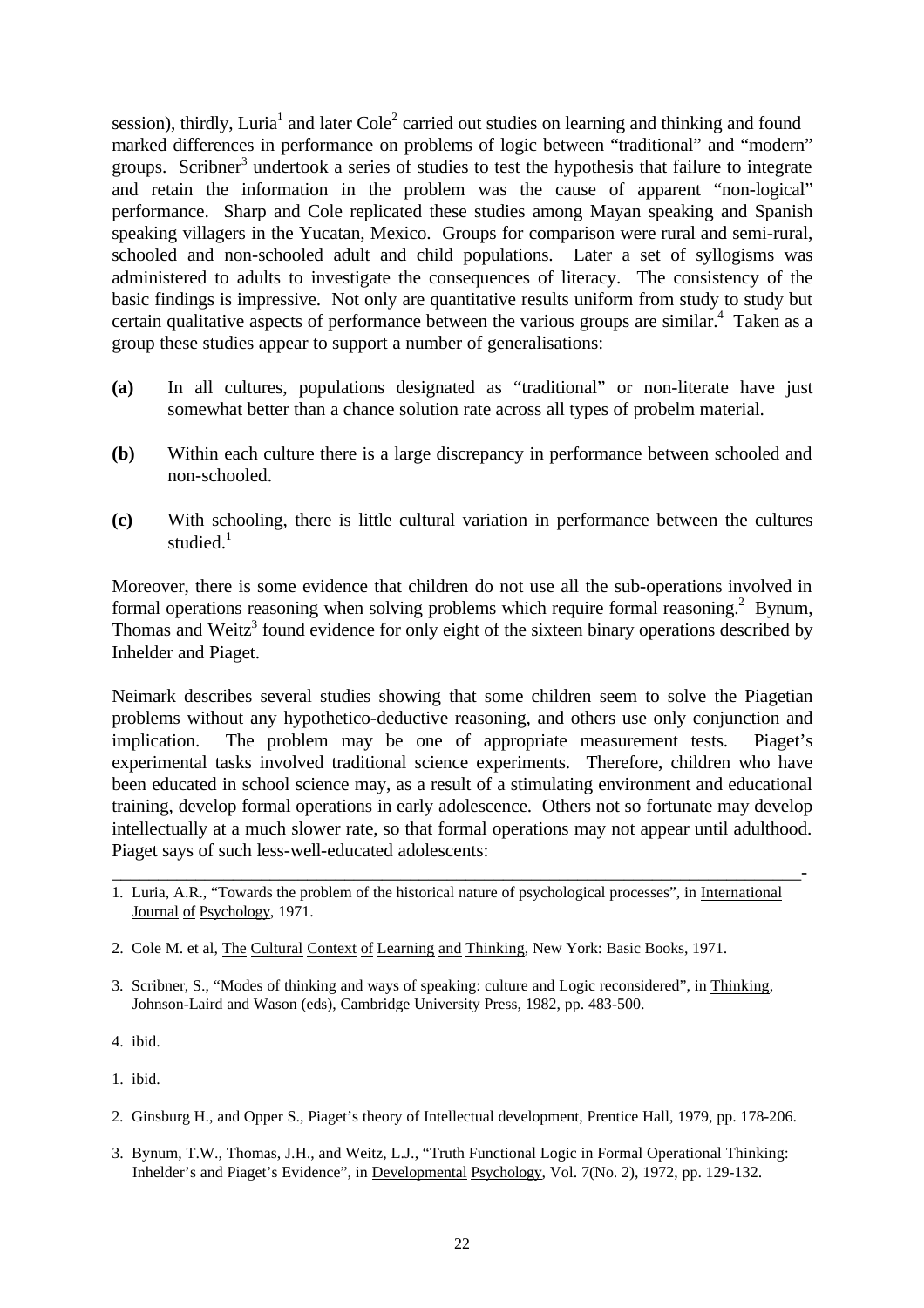They would be capable of thinking formally in their particular field, whereas faced with our experimental situations, their lack of knowledge .... would hinder them from reasoning in a formal way, and they would give the appearance of being at the concrete level. $<sup>1</sup>$ </sup>

Tulkin and Konner<sup>2</sup> during research on Kalahari Bushmen used an "ecologically valid" task (discussion of hunting) instead of the pendulum problem and found that the Kalahari show a high level of formal operational thought:

.... the process of tracking, specifically involves patterns of inference, hypothesis - testing and discovery, that tax the best inferential and analytic capacities of the human mind.<sup>1</sup>

Therefore, it seems as if the measurement system used will determine whether formal operational thought is a universal structure or not. It may be the case that adolescents and adults use formal operations only in situations which are compatible with their interests and some of the evidence quoted in the preceding pages seems to support this position. It is apparent that further research is essential before the controversy over Piagetian formal operations will be resolved.

What has the foregoing got to do with Kohlberg's theory of moral development? The evidence indicates a necessary relationship between formal operational reasoning and postconventional moral reasoning. If it is the case that only a certain percentage of adults attain formal operations, then principled moral reasoning is limited to this percentage. However, the evidence that only some adults are capable of formal operations appears to be inconclusive and further research may provide evidence of universality. We also know that only a small percentage of those capable of principled moral reasoning actually appear to use it when tested on hypothetical moral dilemmas.

The intriguing question is, why are some adolescents and adults accepting a less than adequate level of reasoning in relation to moral judgment than they are logically capable of attaining? It may be for a number of reasons; whilst the evidence seems to suggest a parallel between intellectual and moral growth, it is nevertheless the case that level of understanding does not automatically translate into a high level of moral decision. Kohlberg and others have found that moral reasoning development is supported by exposure to reasoning at one stage higher than one's own, and also by the opportunity to discuss conflicting or alternative solutions to moral dilemmas. And further, Kohlberg has found that to move upward through the stages the subject has to have the ability to take the role of the other, to empathise. Later in Chapter Two, where the role of social class and its relationship to moral reasoning is examined it will be noted that evidence appears to indicate that the above conditions for moral development tend to be better catered for in some social classes than in others.

\_\_\_\_\_\_\_\_\_\_\_\_\_\_\_\_\_\_\_\_\_\_\_\_\_\_\_\_\_\_\_\_\_\_\_\_\_\_\_\_\_\_\_\_\_\_\_\_\_\_\_\_\_\_\_\_\_\_\_\_\_\_\_\_\_\_\_\_\_\_\_\_\_\_ 1. Piaget, J., "Intellectual evolution from adolescence to adulthood", in Human Development, Vol. 15, 1972, pp. 1-12.

<sup>2.</sup> Ginsburg H., and S. Opper, 1979, p. 203.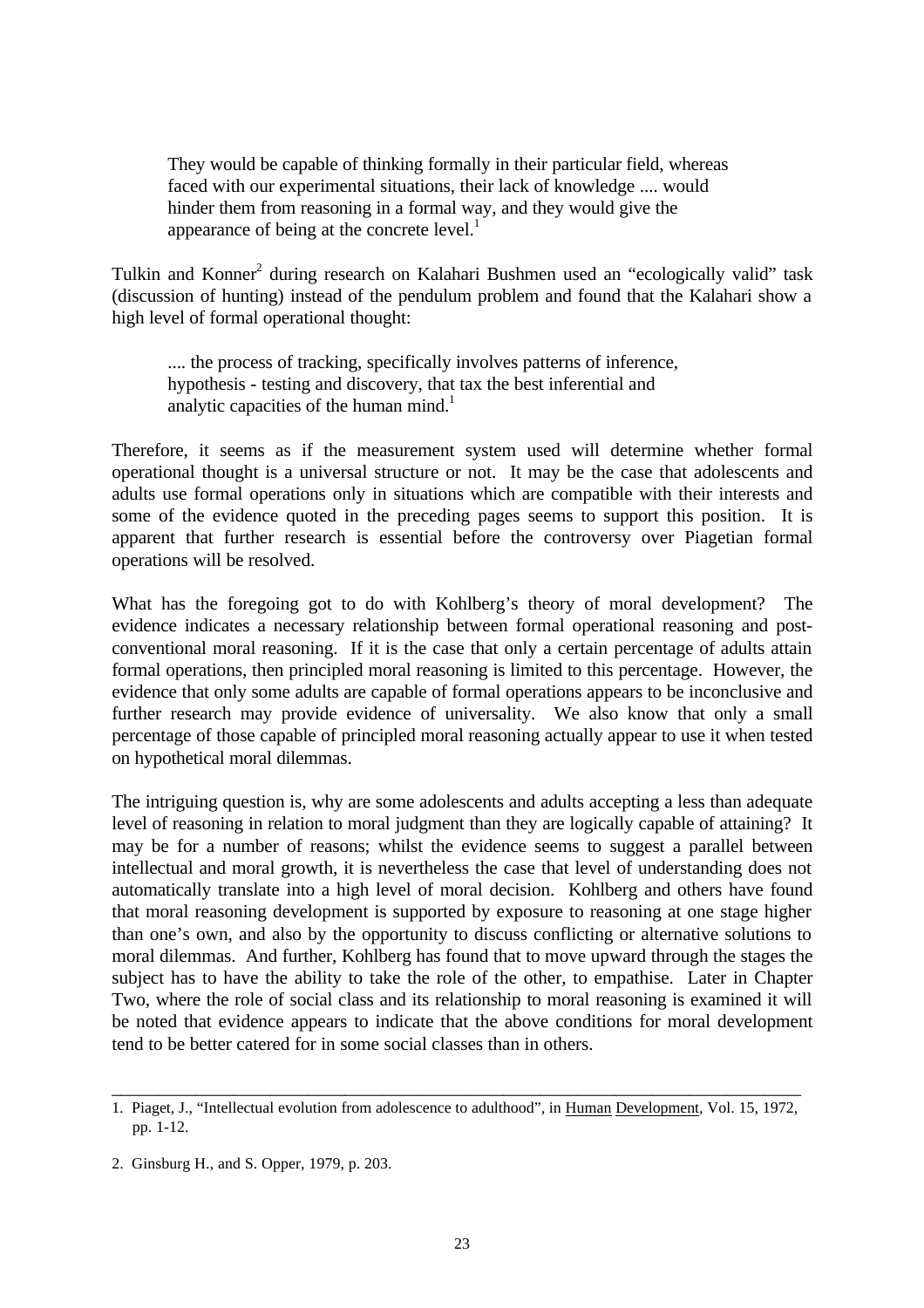#### 1. ibid.

Before leaving this discussion of the relationship between Kohlberg's theory of moral development and Piaget's theory of cognitive development there is one further important point to be made. Piaget was reluctant to ascribe the formal properties of developmental stages to reasoning in the moral domain.<sup>1</sup> This may have been because Piaget's observations regarding moral development had been limited to children between the ages of 6 and 12. He identified two phases in moral development, that is, a heteronomous phase where the child is controlled by forces outside himself/herself as for example, parents, teachers and rules; and an autonomous phase where the child/adult learns increasingly to be controlled by "inner" forces as for example, their own reasoning about a situation based on an ability to take the role of the other person. We shall see later in Chapter Six The Adequacy of the Kohlbergian Enterprise that the use of the term "autonomy" to describe reasoning is very controversial in that philosophers and psychologists use the term in two different senses. For example, philosophers query whether it is possible for a person to be autonomous in that the individual is strongly influenced by his/her social group so that "it is questionable whether an individual ever acts as an 'autonomous' agent. $2$ 

The psychologists generally use the term "autonomy" to apply as a label for mature moral development, without any specification as to the aspect of morality to which the concept refers.<sup>1</sup> A recent example of the concept's application is that "an 'individual autonomous morality' is opposed to an imposed morality of the adult world"<sup>2</sup> and again, "autonomyu is an essential precondition of the 'equal dignity' ... of all individuals.<sup>3</sup>

Moral Psychology is best with problems associated with terminology mainly because it is virtually impossible to separate moral psychology from moral philosophy. The two overlap continually and consequently moral psychologists come in for a lot of criticism from philosophers. Petrovich considers that the problem of attempting to define the concept "autonomy" caused Kohlberg to look eventually beyond the six stages o moral reasoning to hypothesise the existence of a seventh stage<sup>4</sup> where the individual will reason from an unconditional point of view in the Kantian sense. Kohlberg contends that an individual at the metaphoric "Stage 7", which presupposes the conflicts and questions that arise at moral stage 6, will give the "justice" reasoning of stage 6 a religious significance through appealing to either the natural law or agape.<sup>1</sup> Kohlberg considers "Stage 7" reasoning to be the reasoning characteristic of religious maturity as Stage 6 moral reasoning is the reasoning which Kohlberg concludes, must first be preceded by moral maturity. Needless to say, the foregoing has its\_\_\_\_\_\_\_\_\_\_\_\_\_\_\_\_\_\_\_\_\_\_\_\_\_\_\_\_\_\_\_\_\_\_\_\_\_\_\_\_\_\_\_\_\_\_\_\_\_\_\_\_\_\_\_\_\_\_\_\_\_\_\_\_\_\_\_\_

- 2. Breakwell, G.,"Moralities and Conflict", in H. Weinreich-Haste, and D. Locke (eds), Morality in the Making, J. Wiley and Sons, 1983, p. 232.
- 1. Petrovich, O., "Moral Autonomy and the Theory of Kohlberg", in S. Modgil and C. Modgil, 1986, p. 88.
- 2. Quoted in Petrovich 1986, p. 88.
- 3. Vine I., (1983) quoted in Petrovich, 1986, p. 88.
- 4. Petrovich, O., in S. Modgil and C. Modgil, 1986, p. 89.
- 1. Kohlberg, L., "The Question of a Seventh Stage", in Essays of Moral Development, Vol. 1, The Philosophy

<sup>1.</sup> Leming, J.S., "Programmes in Moral Education", in S.Modgil and C.Modgil (eds), Consensus and Controversy, Falmer Press, 1986, p. 246.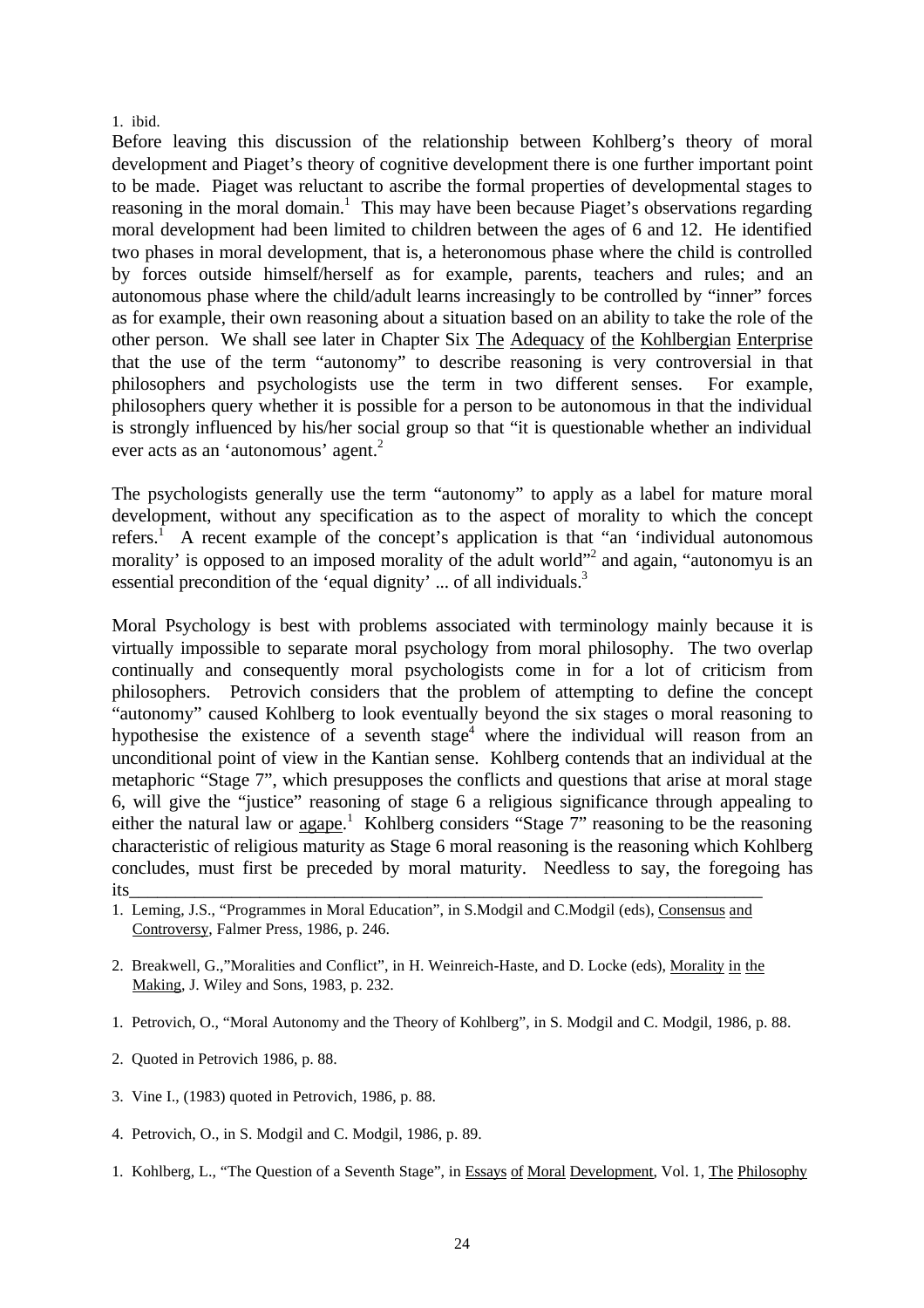of Moral Development, Harper and Row, 1981, pp. 322-351.

characterizes moral maturity. The two "go" together in that religious maturity, according to critics. For example, Don Locke (1986) considers "Stage 7" a "delusion",<sup>2</sup> and he admits to not understanding what "Stage 7" is about.<sup>3</sup> Fowler<sup>4</sup> claims that Religious stage precedes moral stage. However, as the whole concept of "Stage 7" needs further research and clarification it is not possible to arrive at any firm conclusions about it at this point. Suffice it to say that when Kohlberg postulates the seventh stage he is not adding on to his stage theory of moral reasoning whose ultimate goal is stage 6 reasoning, he is rather postulating that the moral reasoning of stage 6 may be given religious significance through, as mentioned above, appealing to the natural law or agape.

In this chapter Kohlberg's basic theory has been examined in some detail in section 1.1, and in the following section the relationship between Kohlberg's theory of moral development and Piaget's theory of logical reasoning has been outlined.

In the next chapter the investigation is focused on the effects of social class on moral development, and the part that the prniciple of justice plays in Kohlberg's theory.

3. ibid.

<sup>2.</sup> Locke, D., "A Psychologist among the Philosophers: Philosophical Aspects of Kohlberg's Theory", in S. Modgil and C. Modgil (eds), Lawrence Kohlberg: Consensus and Controversy, Falmer Press, 1986, p. 30.